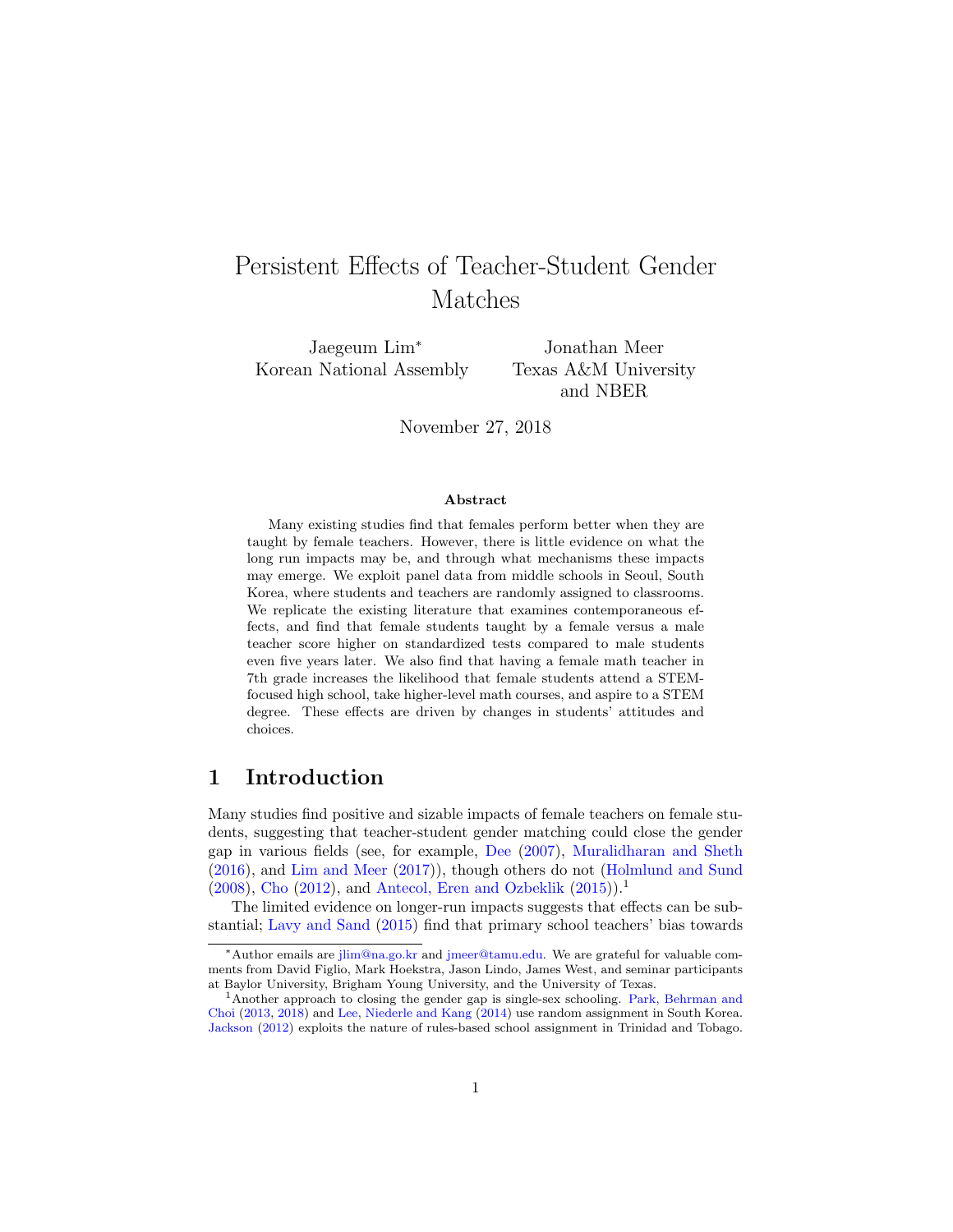boys can have impacts through high school.[2](#page-1-0) At the higher education level, [Carrell, Page and West](#page-24-4) [\(2010\)](#page-24-4) find that female cadets at the United States Air Force Academy who are randomly assigned to female instructors for introductory science and math courses are more likely to persist in those fields, and [Porter and Serra](#page-26-3) [\(2017\)](#page-26-3) show that a brief presentation by female role models can significantly increase economics course-taking by female students.[3](#page-1-1)

This paper is the first to examine the longer-term effects of teacher-student gender matches at the secondary level. Our data track students from 7th to 12th grades and enable us to investigate how these effects change over time, as well as how they affect important outcomes like preparation for postsecondary study and choice of major. Further, we are able to examine some of the mechanisms potentially driving these outcomes.

The main issue plaguing identification of the impact of teacher-student gender matches is that, in most contexts, students are not randomly assigned to teachers. This leads to potential confounds in which, for example, female teachers may be systematically assigned to lower-achieving students, or female students who are more likely to succeed with female teachers are assigned to those classrooms. In these cases, any teacher-student gender match effects may reflect sorting rather than, for example, role-model effects. While several of the studies listed above used environments featuring random assignment, there remains little evidence on whether the teacher-student gender match has a long-run impact when taking place at more formative ages – after all, it may be too late to substantially affect field of study by the time a student arrives in college. Further, there is little evidence on the mechanisms through which these effects are operating.

We avoid the problem of nonrandom sorting using a unique Korean middle school practice: the random assignment of students into a classroom each year. We find that the presence of a female teacher substantially increases female students' test scores compared to male students, and this effect persists at least through 12th grade. Our long-lasting gender gap effects are somewhat surprising, since the effects of educational interventions generally fade out fairly quickly [\(Jacob, Lefgren and Sims,](#page-25-4) [2010\)](#page-25-4). We show that the mechanism behind these persistent effects appear to be greater focus and participation by female students, as well as selection into higher-quality high schools.

This paper builds on [Lim and Meer](#page-25-0) [\(2017\)](#page-25-0), which investigates short term effects of teacher student gender matching on the standardized test scores, in several ways. We examine longer-run effects and the mechanisms behind these effects using panel data covering 7th through 12th grades, as well as a follow-up survey shortly after high school graduation. We also show the effects of female teachers on female students' STEM outcomes such as taking higher-level math courses and attending a STEM-focused high school, and so on.

<span id="page-1-0"></span>Our results shed light on the importance of classroom interactions on stu-

<sup>2</sup>A related strand of literature shows positive impacts of same-race teachers, particularly for African-American boys [\(Gershenson, Holt and Papageorge,](#page-24-5) [2016;](#page-24-5) [Gershenson et al.,](#page-24-6) [2018\)](#page-24-6).

<span id="page-1-1"></span><sup>3</sup>Recent work by [Kofoed and McGovney](#page-25-5) [\(2017\)](#page-25-5) shows that same-gender and -race role models can influence occupation choice at the United States Military Academy.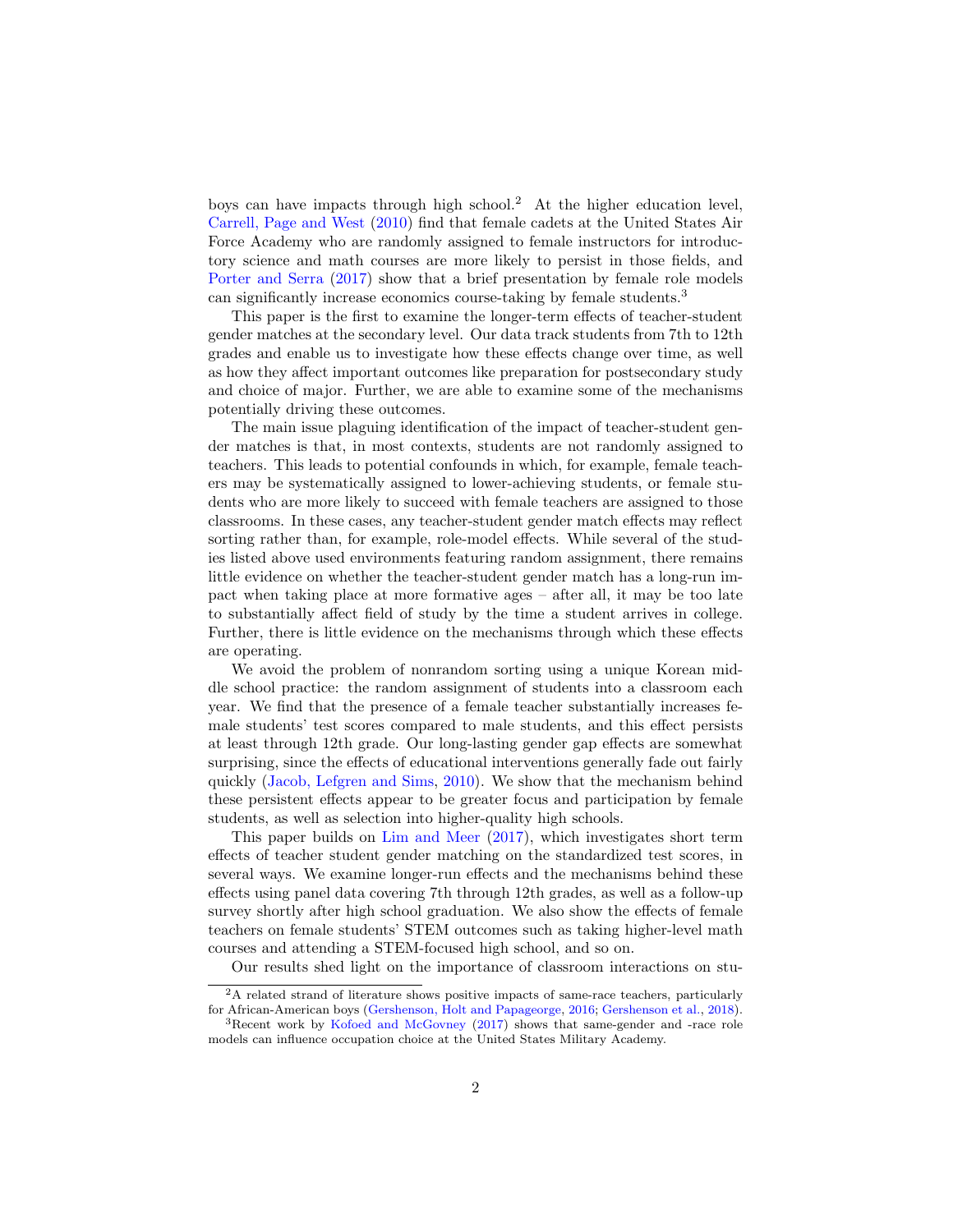dents' outcomes. By extending the scope of the analysis to cover outcomes throughout secondary school and into postsecondary choices, we show that teacher-student gender interactions can have implications for lifelong academic and career decisions. In Section 2, we discuss the institutional background and our data. Section 3 delves into the empirical approach, Section 4 presents the results, and Section 5 concludes.

## 2 Data

### 2.1 Institutional Background

Several features of the South Korean educational system make it well-suited to study the impact of teacher-student gender matches. First, elementary school graduates are assigned to a local middle school (spanning 7th to 9th grades) by lottery.<sup>[4](#page-2-0)</sup> Second, middle school students are randomly assigned to a physical homeroom classroom, through which subject teachers rotate to give lessons. Due to strong social norms and government policies, the goal is to produce homogeneous homeroom classrooms in terms of academic ability [\(Kang,](#page-25-6) [2007\)](#page-25-6). The most common approach is to order students by the previous year's academic performance, with the leading student to the first classroom, the second-ranked student to the second classroom, and so on, and schools report adhering to these expectations [\(Lim and Meer,](#page-25-0) [2017\)](#page-25-0).

Subject teachers are assigned to classrooms in a manner unrelated to the characteristics of either the teachers or the classroom's students. In general, the physical classrooms are split between the subject teachers by, for example, dividing odd- and even-numbered rooms; teacher characteristics are not correlated with student characteristics [\(Lim and Meer,](#page-25-0) [2017\)](#page-25-0). This quasi-random classroom and teacher assignment produces the random variation in teacher-student matching within a school.

Over the past decade, there has been increasing use of ability tracking in South Korea [\(Byun and Kim,](#page-24-7) [2010\)](#page-24-7). In our data, ability grouping is common for math and English, but infrequent for Korean. In the presence of ability grouping, the students move to the classroom with their ability group for that subject before returning to their original homeroom classroom. Figure 1 gives an example, with high ability students in Classroom 2 moving to Classroom 1 and low ability students in Classroom 1 moving to Classroom 2 for this subject. This might threaten our identification strategy, which rests on the random assignment of students to teachers. Including school-by-subject fixed effects might be insufficient to account for this potential source of bias. We therefore estimate specifications with school-by-subject-by-ability-group fixed effects, enabling us to compare similar sets of students. Our identifying assumption is that teachers and students are randomly assigned within the same school and ability group,

<span id="page-2-0"></span><sup>4</sup>While students in some districts can submit a list of schools among which they will be randomly assigned, students in Seoul are not permitted to do so [\(Korea Legislation Research](#page-25-7) [Institute,](#page-25-7) [2011\)](#page-25-7).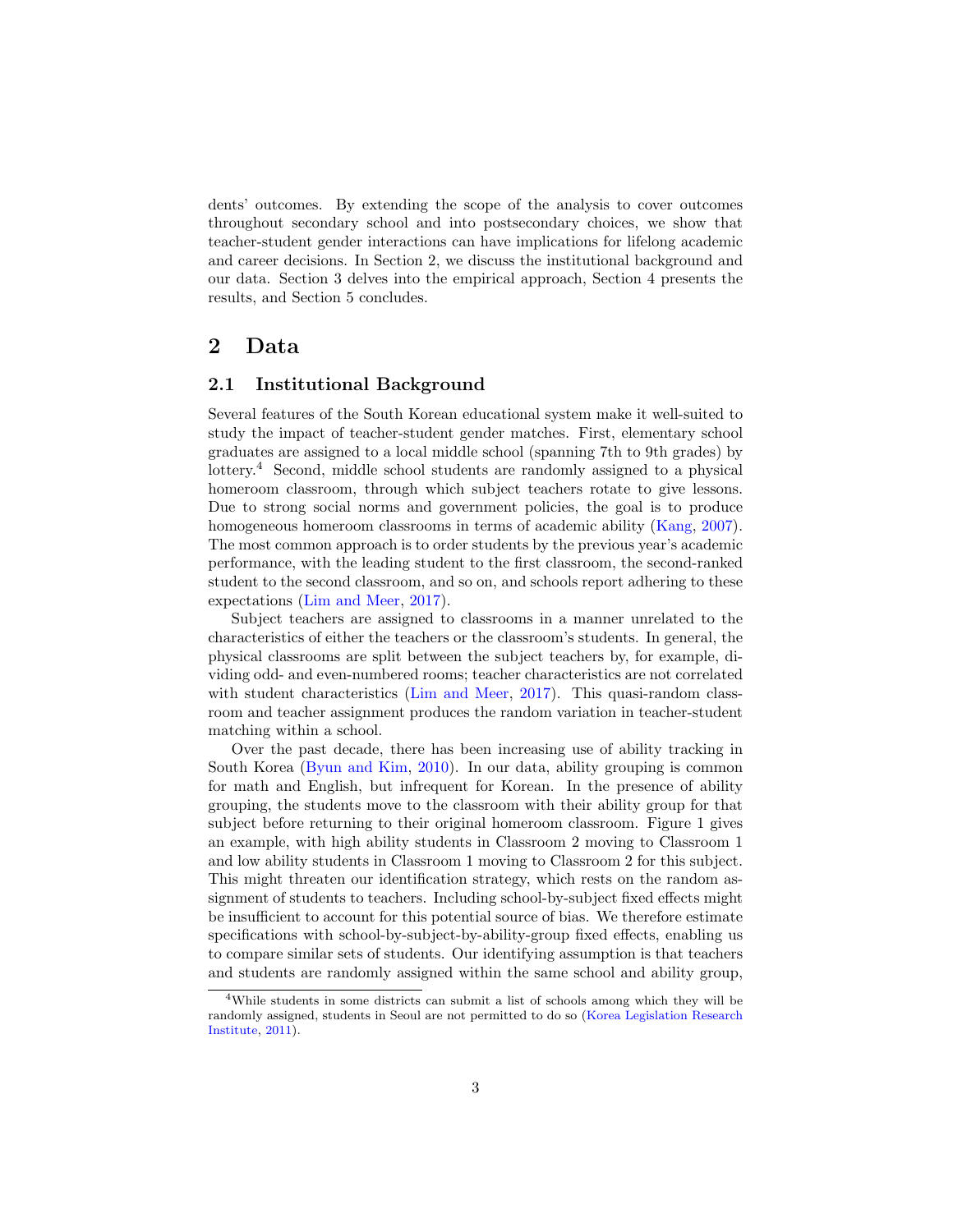as in [Jackson](#page-25-8)  $(2014, 2018)$  $(2014, 2018)$  $(2014, 2018)$ .<sup>[5](#page-3-0)</sup> In practice, our results are unaffected by the inclusion of finer fixed effects, suggesting that ability grouping does not lead to sorting correlated with teacher-student gender matches and would not bias our results.[6](#page-3-1)



Figure 1: Example of Ability Group Formation

While compulsory education ends in ninth grade, nearly all students in South Korea go on to high school. There are two rounds of admissions to high school in Seoul. Admission is determined through an application process in the first round [\(Seoul Metropolitan Office of Education,](#page-26-4) [2012\)](#page-26-4). Students can apply to one of 35 magnet and private autonomous high schools, six art high schools, one athletic high school, and 74 vocational high schools. Schools select students based on their academic performance and recommendations from principals and teachers. If selected, students must attend the school to which they were admitted.

The second round consists of a lottery for 19 autonomous public high schools, 19 science-focused high schools, 4 art-focused high schools, and 183 general academic high schools. Students can list preferences for one autonomous school, one science- or art-focused school, and up to four general schools. Students receive some preference for schools within their administrative district. The lottery clears entry into the autonomous public and specialized schools first, and then into the general academic high schools. Students are guaranteed entry into a school. Conditional on entering 10th grade, 95.2% of students in 2011 graduate and only 0.32% repeat a grade.

One year after high school entry, students choose among academic tracks, irrespective of the type of school. Most schools provide a math-science track and humanities-social science track, excepting specialized science and foreign-language schools.<sup>[7](#page-3-2)</sup> Students focus on advanced courses within a given track.

<span id="page-3-0"></span><sup>5</sup>A corollary is that assignment to a female teacher in one subject is uncorrelated with the student's other teachers' characteristics. The assignment mechanism is such that this is unlikely to be the case. Further, we find no evidence that a teacher-student gender match in one subject is related to the other teachers' characteristics.

<span id="page-3-1"></span><sup>6</sup>Ability groups are self-reported in our data; we include an indicator for schools that do not have ability groups.

<span id="page-3-2"></span><sup>7</sup>Students on the math-science track take different standardized math tests in 11th and 12th grade. The SELS2010 uses vertical scaling to transform scores onto a common scale. As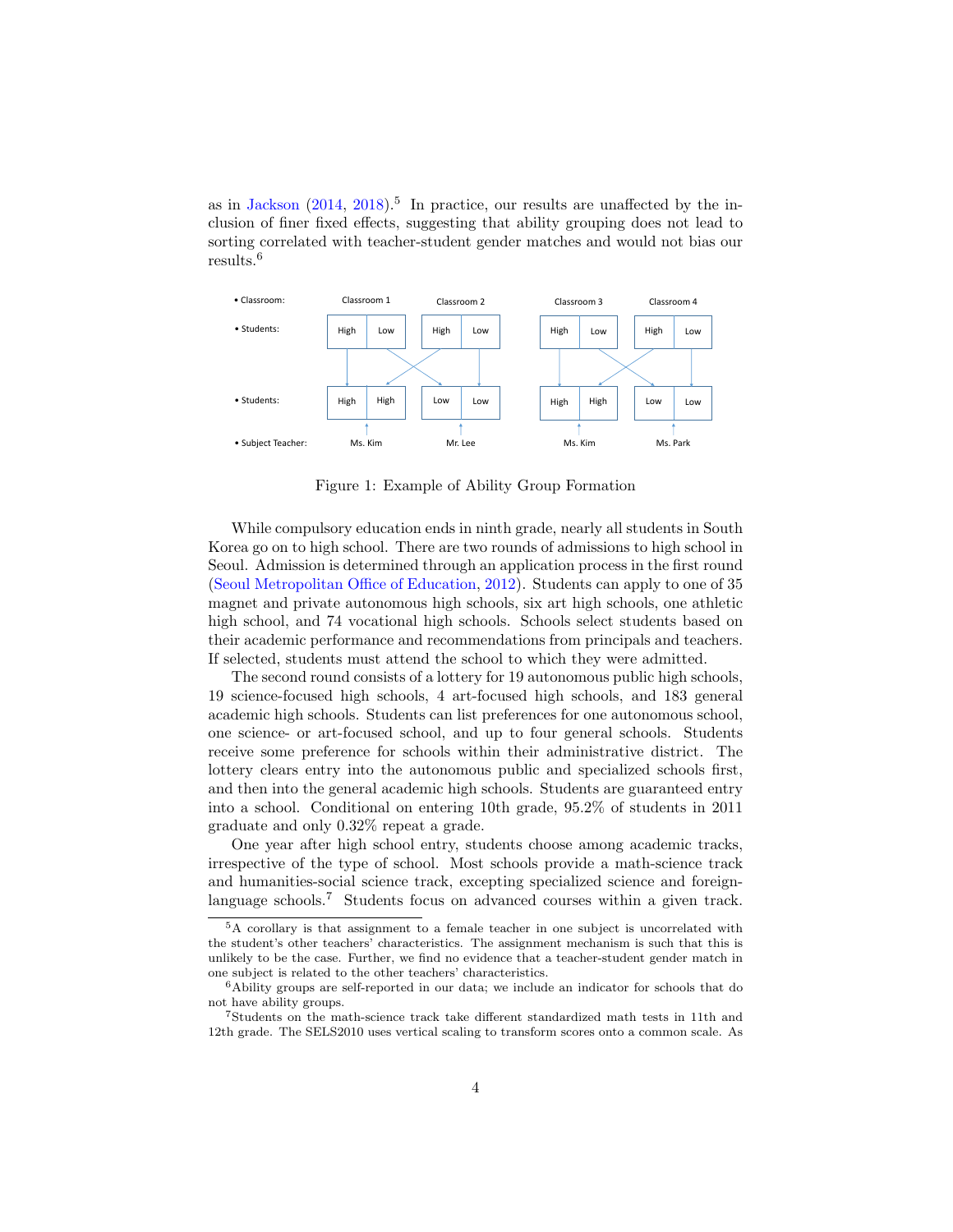Students are free to choose their academic track; past test scores, student characteristics, and so on are not taken into account by the school in restricting a student's choice. Changing tracks is rare; students apply to postsecondary institutions the following year, in twelth grade, and it is difficult to catch up on the requisite coursework. Notably, applying to a STEM department at a postsecondary institution requires scores in advanced math and science courses. Therefore, if teacher-student gender matches in middle school – a particularly formative time period [\(Berenbaum, Martin and Ruble,](#page-24-8) [2008\)](#page-24-8) – have persistent effects into high school, they are likely to have lifelong impacts on academic and career choices.

### <span id="page-4-1"></span>2.2 Data Set

Our data set is the Seoul Education Longitudinal Study of 2010 (SELS2010), which surveyed 7th grade students and their teachers in 2010. Data are available through 12th grade, with a follow-up survey shortly after high school graduation on postsecondary outcomes. Subject teachers in math, English language, and Korean language are linked to the students in 7th through 10th grades and 12th grade.[8](#page-4-0)

Students in the seventh grade panel were sampled by stratified two-stage cluster sample design; first, 74 middle schools were randomly chosen from the population of 370 public or private middle schools in Seoul, excluding two middle schools that are operated by the central government and one athletic middle school. Sixty-two of the sampled schools are coeducational, seven are all-boys, and five are all-girls schools. Two classrooms were then drawn randomly within the sample school. 4,544 of the 5,065 targeted students responded to the survey in 2010. Attrition reduced the sample to 4,347, 4,162, 3,541, 3,394, and 3,305 from 2011 through 2015, respectively; as discussed in Section [3.2,](#page-9-0) we find no evidence of differential attrition from our sample based on teacher gender match. Students in the sample advanced to high school in 2013, with 3,017 going to academic and 524 to vocational high schools. 2,809 and 496 students in academic and vocational high schools remained in the sample through 2015. In May 2016, two months after high school graduation, students were surveyed about their postsecondary outcomes at that point; 2,195 students responded.

Our primary unit of observation is a teacher-student pairing, with multiple observations per student, allowing us to use within-student variation in teacher gender in a given year. Of 13,632 possible teacher-student matches in seventh grade, 3,364 observations cannot be linked due to teacher non-response. An additional 72 observations have missing values in test scores, student gender, and teacher gender. We compare the remaining 10,196 observations, representing 4,163 students and 497 teachers, with those that are dropped and find no significant differences between them in students' predetermined characteristics.

such, including academic track as a control variable has no impact on our findings for those outcomes. English and Korean language exams are the same across tracks.

<span id="page-4-0"></span><sup>8</sup>Errors in data collection in 11th grade mean that those links are not available in that year.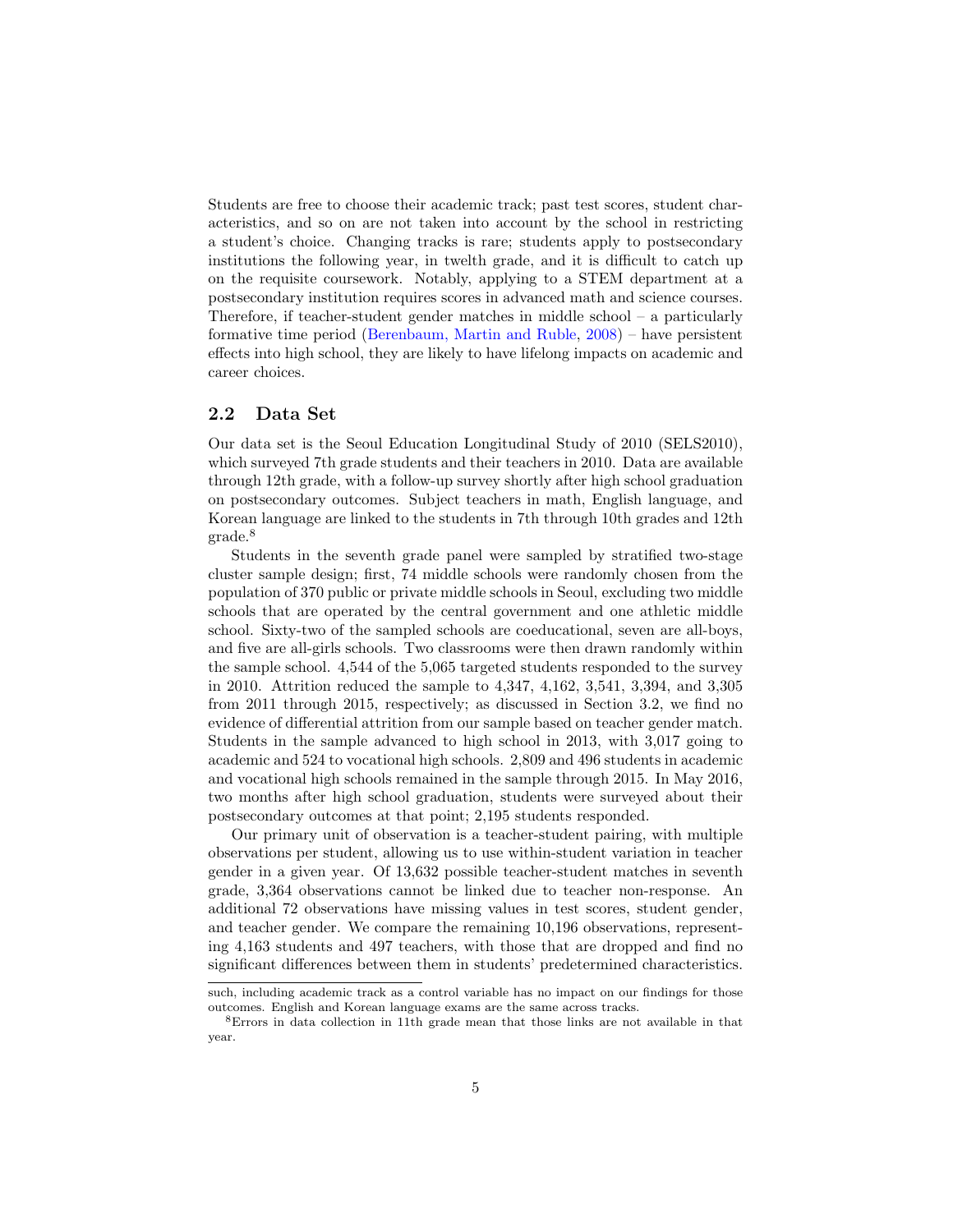1,892 (45.4 percent) students and 408 (82.1 percent) teachers are female. 11 percent of these teacher-student pairs are male-male, 8 percent are male-female, 44 percent are female-male, and 37 percent are female-female.

Student data include standardized test scores for each subject, which take place after the first semester of the school year. We standardize these to have mean of zero and standard deviation of one for ease of interpretation. We also have data on student background characteristics, course-taking in high schools, and track choice, as well as on teacher characteristics including experience and education.

## 3 Empirical Approach

### 3.1 Tests of the Identifying Assumptions

While the institutional characteristics of our setting provide the random variation in teacher-student gender matches necessary for unbiased estimation, it is instructive to examine empirical evidence to validate the identification strategy.

First, we show that students are not assigned to physical homeroom classrooms on the basis of their ability and that subject teachers' characteristics are not correlated with the students' ability.

We use resampling techniques to examine whether the actual classroom assignments of SELS students appear unusual relative to artificially-constructed classrooms (for more details, see [Lehmann and Romano](#page-25-10) [\(2005\)](#page-25-10), [Good](#page-24-9) [\(2006\)](#page-24-9), and [Carrell and West](#page-24-10) [\(2010\)](#page-24-10)). We conduct this exercise for the assignment of ninth graders to physical homeroom classrooms; this allows us to use prior years' test scores as a proxy for ability, thus demonstrating that students are not systematically assigned to classrooms with male or female teachers based on their previous performance.[9](#page-5-0) We randomly draw, without replacement, 10,000 synthetic classrooms from the sample of all SELS students within the school.

For each of these synthetic classrooms, we compute the total 7th grade test score of its students.<sup>[10](#page-5-1)</sup> We calculate an empirical p-value measuring the proportion of artificial classrooms with a value greater than the actual classroom in the data. We conduct this exercise using test scores from all three subjects. Under random assignment, the empirical p-values will be uniformly distributed, since any p-value will be observed with equal probability. That is, the empirical p-value shows whether the student characteristics of the real classroom are unusual relative to a truly random draw. We test whether the distribution of the empirical p-values is uniform with Kolmogorov-Smirnov and  $\chi^2$  goodness of fit tests.

The results, in Table [1A](#page-6-0), show that none of 222 school-by-subject p-value distributions deviate significantly from the uniform distribution at the 5 percent level using the Kolmogorov-Smirnov test; 8 (3.6 percent) do so using the  $\chi^2$ 

<span id="page-5-0"></span><sup>9</sup>Data on 8th grade physical homeroom assignment was not available in the data.

<span id="page-5-1"></span> $\rm ^{10}Our$  results are unchanged if we use 8th grade test scores.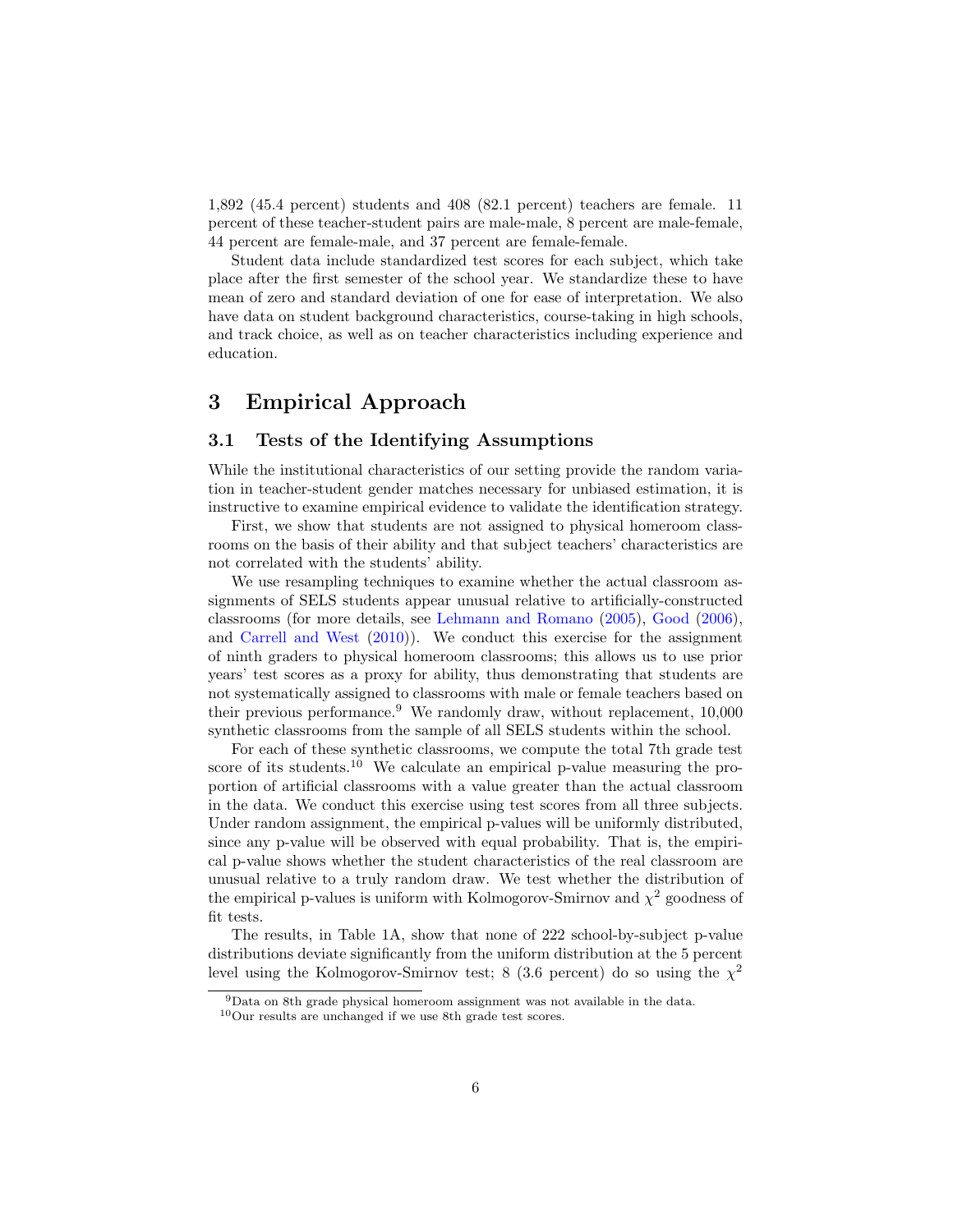goodness of fit test. We do not find evidence of nonrandom assignment of students into classrooms by academic ability.

<span id="page-6-0"></span>

|                                                             | Math                | English<br>Language | Korean<br>Language  |
|-------------------------------------------------------------|---------------------|---------------------|---------------------|
| A. Test for Student Assignment                              |                     |                     |                     |
| Kolmogorov-Smirnov test<br>(No. failed / total tests)       | 0/74                | 0/74                | 0/74                |
| $\chi^2$ goodness of fit test<br>(No. failed / total tests) | 1/74                | 3/74                | 4/74                |
| B. Test for Teacher Assignment                              |                     |                     |                     |
| Female Teacher                                              | $-0.010$<br>(0.040) | $-0.034$<br>(0.068) | $-0.016$<br>(0.047) |
| Graduate School Degree                                      | $-0.060$<br>(0.037) | $-0.041$<br>(0.043) | $-0.055$<br>(0.038) |
| Full Time Teacher                                           | $-0.005$<br>(0.049) | 0.055<br>(0.055)    | $-0.063$<br>(0.069) |
| Administrative Teacher                                      | 0.045<br>(0.047)    | $-0.006$<br>(0.069) | 0.039<br>(0.045)    |
| Observations                                                | 591                 | 621                 | 603                 |

Table 1: Resampling Tests

Notes: Each column represents a separate regression. The dependent variable is the empirical p-value from resampling, for three 7th grade test scores, one for each subject. The independent variables are indicators for teacher gender, having a graduate degree, being a full-time teacher, and being an administrative teacher. Each specification controls for school fixed effects. Standard errors in parentheses are clustered at school level. The Kolmogorov-Smirnov and  $\chi^2$  goodness of fit test results indicate the number of tests of the uniformity of the distribution of p-values that failed at the 5 percent level.

\*  $p < 0.10,$  \*\*  $p < 0.05,$  \*\*\*  $p < 0.01$ 

We further check the random assignment of teachers into classrooms with respect to student's academic ability by regressing the empirical p-values on the average characteristics of teachers visiting the classroom, controlling for school fixed effects to accommodate the random assignment within a school. Nonrandom assignment would cause teacher characteristics to be correlated with the empirical p-value, since teachers of a certain type are assigned to unusual classrooms on the basis of some student characteristic (namely, test scores). As is shown in Table [1B](#page-6-0), none of 24 coefficients is statistically significant at the 10 percent level.

Next, we test differences in the characteristics of teacher-student pairings. We present sample means from our data in Table [2.](#page-8-0) Panel A presents the characteristics for female and male students by teacher gender, demonstrating that students are not more likely to be assigned to a teacher of a particular gender based on observables. Panel B compares teacher characteristics when matched with female and male students; female teachers assigned to male students are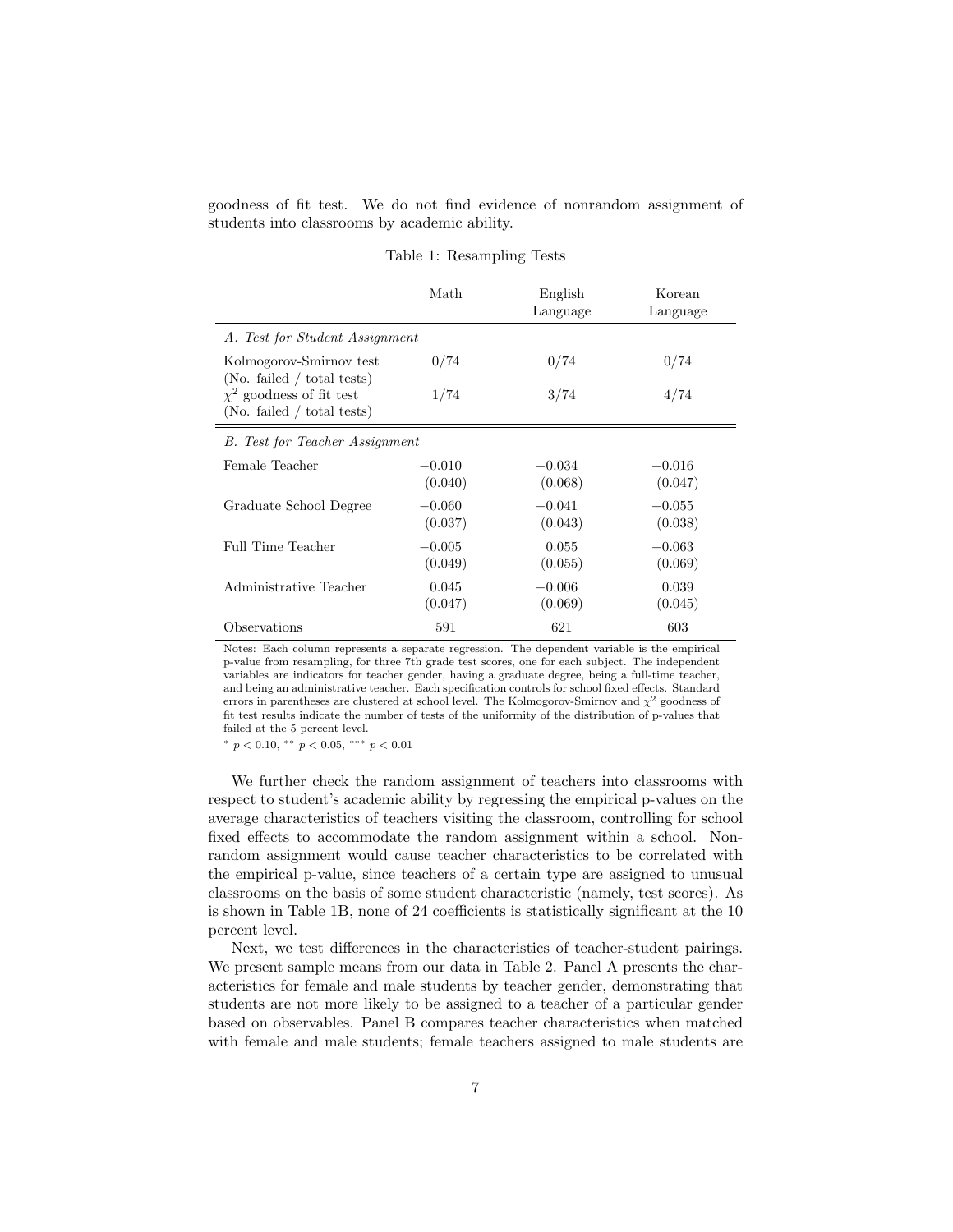more likely to have an administrative position and male teachers assigned to female students are more likely to be from teachers college. However, since the randomization in our sample is within schools, adjusting for school fixed effects eliminates the significance of these differences.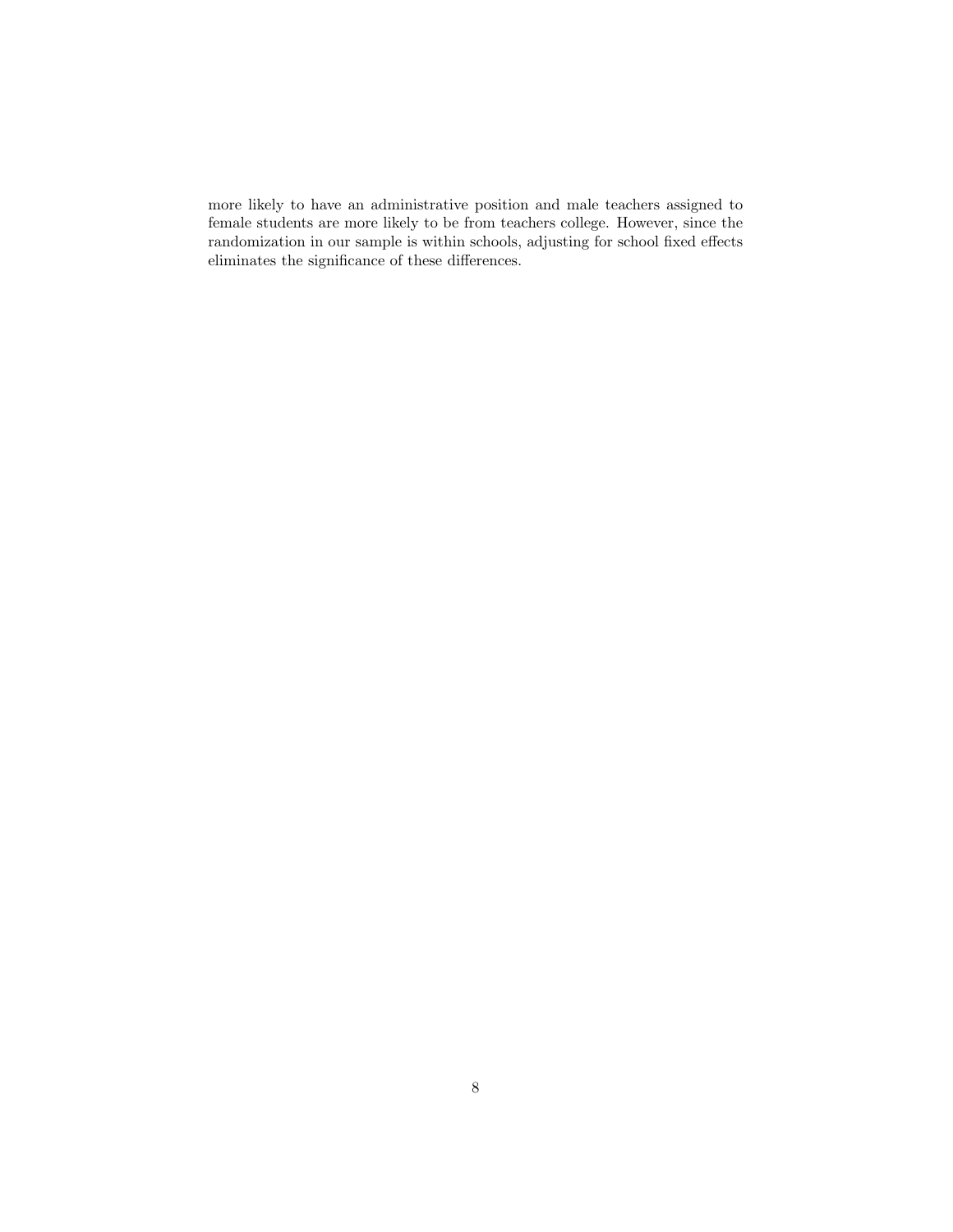| A. Student Characteristics   |                 | Female Students |         |              |                 | Male Students   |         |              |  |
|------------------------------|-----------------|-----------------|---------|--------------|-----------------|-----------------|---------|--------------|--|
|                              | w / FT          | w/MT            | P-Value | Observations | w / FT          | w/MT            | P-Value | Observations |  |
| Married Parents              | 0.87<br>(0.01)  | 0.87<br>(0.02)  | 0.70    | 4,542        | 0.87<br>(0.01)  | 0.88<br>(0.02)  | 0.62    | 5.477        |  |
| Both Parents Work            | 0.49<br>(0.01)  | 0.47<br>(0.02)  | 0.37    | 4,520        | 0.46<br>(0.01)  | 0.45<br>(0.01)  | 0.40    | 5.454        |  |
| Family Income                | 478.3<br>(20.0) | 484.5<br>(26.5) | 0.75    | 4.135        | 499.1<br>(22.9) | 477.7<br>(21.8) | 0.38    | 4,981        |  |
| Parents $w / B.A.$ or Higher | 0.55<br>(0.03)  | 0.59<br>(0.04)  | 0.31    | 4,278        | 0.58<br>(0.03)  | 0.57<br>(0.04)  | 0.84    | 5.139        |  |
| Attended Prv. Ele. School    | 0.06<br>(0.01)  | 0.07<br>(0.01)  | 0.45    | 4,531        | 0.06<br>(0.01)  | 0.06<br>(0.01)  | 0.97    | 5.450        |  |
| Number of Siblings           | 0.90<br>(0.02)  | 0.89<br>(0.03)  | 0.54    | 4,535        | 0.81<br>(0.02)  | 0.81<br>(0.02)  | 0.86    | 5.460        |  |

<span id="page-8-0"></span>Table 2: Comparison of Mean Characteristics

B. Teacher Characteristics

|                    | Female Teachers |                |         | Male Teachers |                |                |         |              |
|--------------------|-----------------|----------------|---------|---------------|----------------|----------------|---------|--------------|
|                    | w / FS          | w/MS           | P-value | Observations  | w/FS           | w/MS           | P-value | Observations |
| Graduate Degree    | 0.30<br>(0.03)  | 0.31<br>(0.03) | 0.76    | 8,149         | 0.46<br>(0.08) | 0.42<br>(0.07) | 0.58    | 1,883        |
| Teachers College   | 0.64<br>(0.03)  | 0.66<br>(0.03) | 0.43    | 8,091         | 0.60<br>(0.08) | 0.45<br>(0.07) | 0.04    | 1,855        |
| Admin Teacher      | 0.11<br>(0.02)  | 0.15<br>(0.02) | 0.06    | 8,025         | 0.30<br>(0.07) | 0.35<br>(0.07) | 0.34    | 1,861        |
| Age                | 39.7<br>(0.8)   | 39.6<br>(0.7)  | 0.89    | 8.076         | 45.4<br>(1.2)  | 46.2<br>(1.3)  | 0.51    | 1,883        |
| Teacher Experience | 13.8<br>(0.8)   | 13.9<br>(0.9)  | 0.89    | 7,520         | 19.4<br>(1.4)  | 19.3<br>(1.5)  | 0.94    | 1,735        |

Each p-value is for <sup>a</sup> test of equality of means. Standard errors in parentheses are clustered at the school level. Family income is measured in 10,000 KRW, approximately 865 USD in 2010.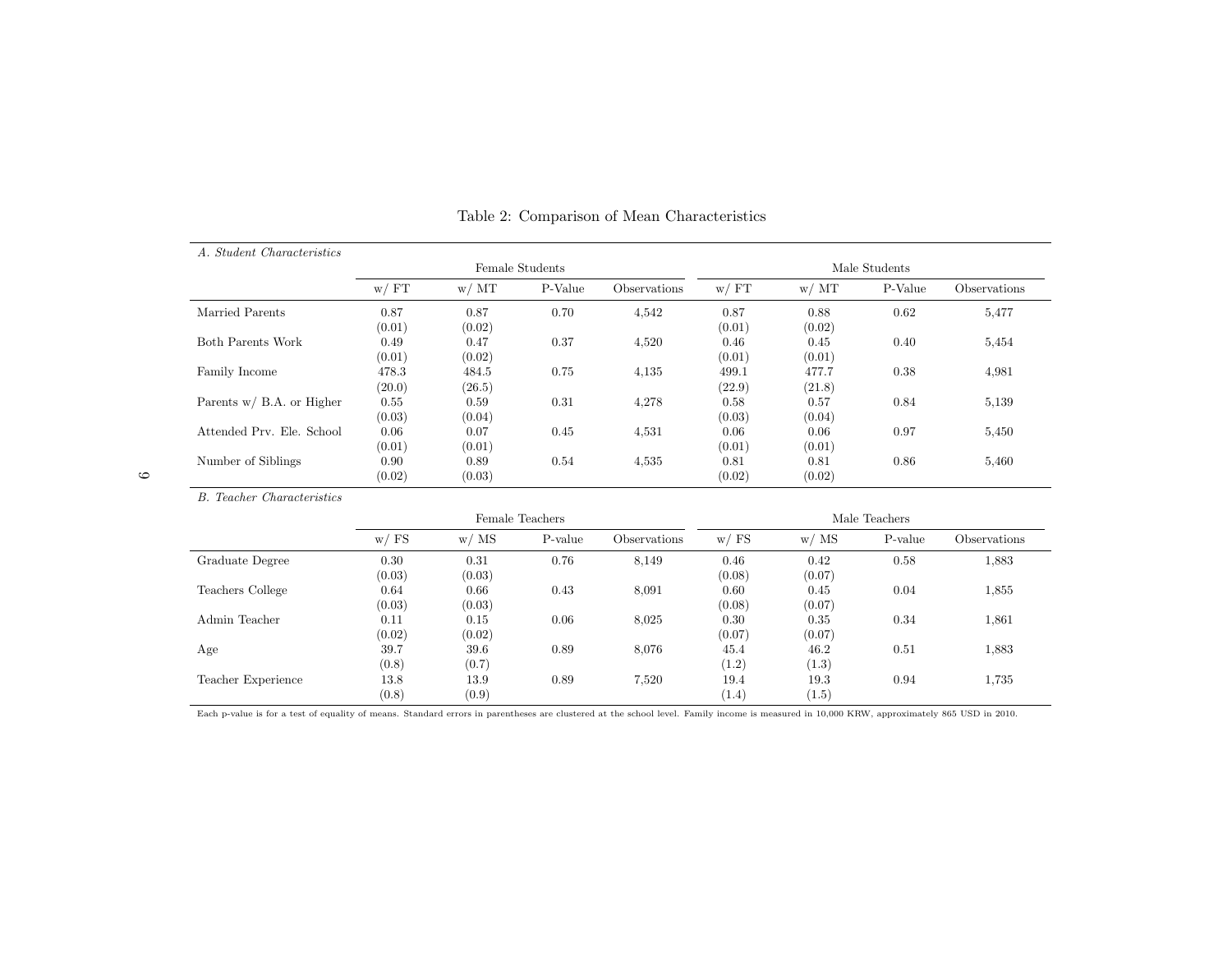As another way to examine whether there are systematic differences in how teachers are assigned to students, we regress teacher gender on students' observable characteristics, controlling for school-by-subject-by-ability-group fixed effects. The results are shown in Table [3.](#page-9-1) Teacher gender is not correlated with students' predetermined characteristics, consistent with random assignment of students to teachers.

<span id="page-9-1"></span>

|                                       | Coefficient | S.E.    |
|---------------------------------------|-------------|---------|
| Female Student                        | 0.012       | (0.009) |
| Married Parents                       | 0.003       | (0.007) |
| Family Income                         | 0.000       | (0.000) |
| At Least One Parent w/ B.A. or Higher | $-0.005$    | (0.004) |
| Both Parents Work                     | $-0.004$    | (0.005) |
| Attended Prv. Ele. School             | 0.011       | (0.010) |
| Number of Siblings                    | 0.004       | (0.003) |
| Observations                          | 8,422       |         |
| $R^2$                                 | 0.798       |         |

Table 3: Likelihood of Having a Female Teacher

Notes: The dependent variable is an indicator for having a female teacher in 7th grade, regressed on student characteristics, controlling for school by subject by ability group level fixed effects. Standard errors in parentheses are clustered at school level. \*  $p < .10,$  \*\*  $p < .05,$  \*\*\*  $p < .01$ 

# <span id="page-9-0"></span>3.2 Specification

Our estimation strategy is straightforward. First, we examine contemporaneous effects of teacher-student gender matches by estimating a series of specifications with the following general form:

$$
y_{ijbgs} = \beta_0 + \beta_1 fs_i + \beta_2 ft_j + \beta_3 fs_i ft_j + X_i' \delta_1 + T_j' \delta_2 + \gamma_{bgs} + \varepsilon_{ijbgs}, \tag{1}
$$

where  $y_{ijbqs}$  is a test score of student i taught by teacher j for subject b in ability group level g, if any, in 7th grade at school s.  $fs<sub>i</sub>$  and  $ft<sub>j</sub>$  are indicator variables equaling one if student  $i$  and subject teacher  $j$  are female, respectively. Our simplest specification includes only these variables. We add, in turn, an increasingly rich set of controls. These include  $X_i$ , a vector of students' predetermined characteristics including income, the number of siblings, and indicators for living with both parents, having at least one parent with bachelor's degree or higher, having both parents being employed, and  $T_j$ , a vector of teacher characteristics, including teacher's age and indicators for teacher graduating from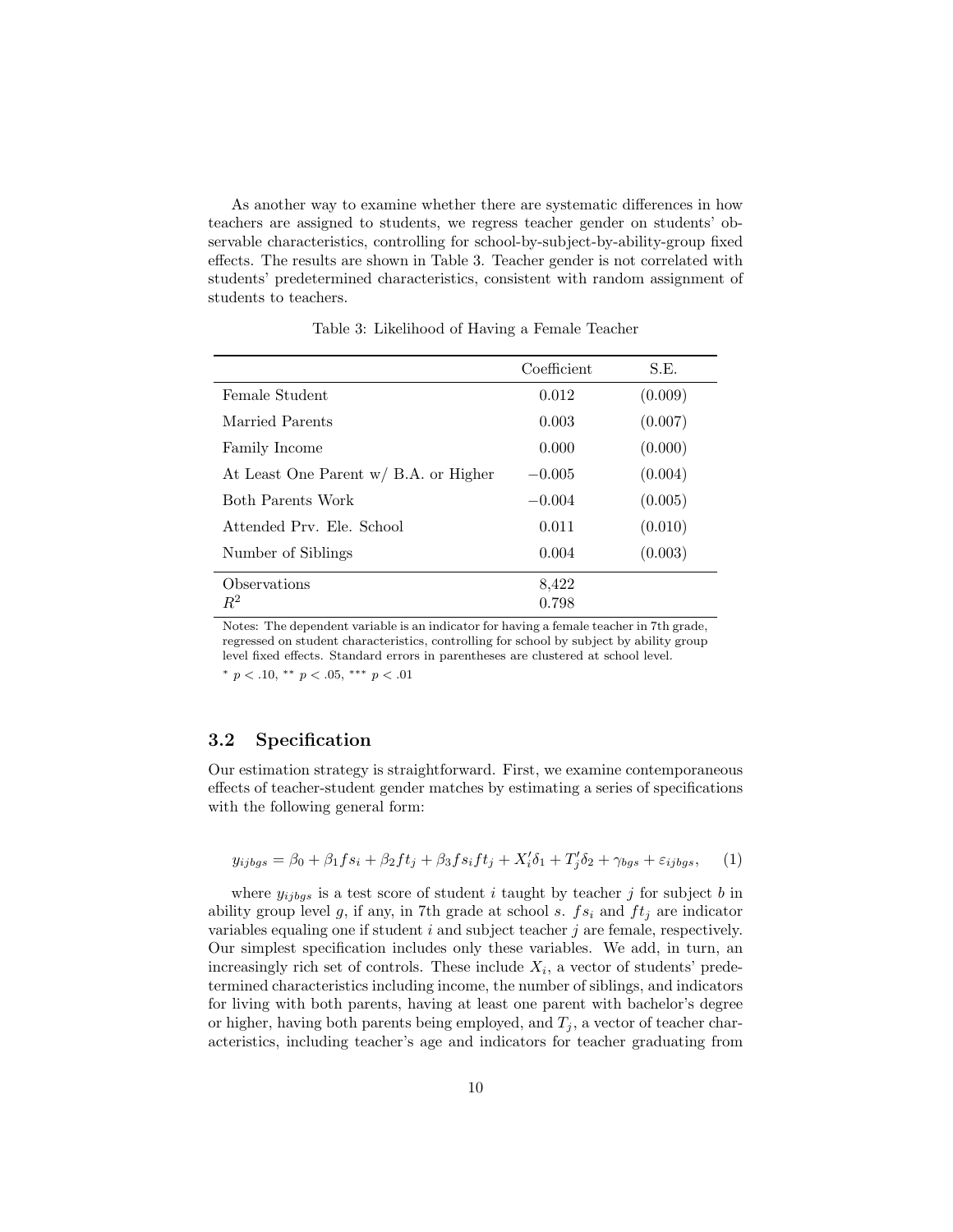teachers college, teacher with master's degree, homeroom teacher, the teacher holding an administrative position, and the teacher having less than 5 years of experience. We include school by subject by ability group level fixed effects  $\gamma_{bas}$ to compare students of the same ability in a subject within a school, to ensure that ordinary least squares (OLS) produces unbiased estimates. Standard errors are clustered at the school level to account for correlations among students within the same schools. If the random assignment suggested by the institutional features truly holds, these specifications should not differ substantially when the additional controls are included. Our identification does not hinge on the inclusion of fixed effects, but rather is driven by the randomness in the assignment process.[11](#page-10-0)

 $\beta_1$  is the difference in average academic achievement between female and male students when taught by a male teacher.  $\beta_2$  represents the average difference in performance for male students between being taught by a female teacher and being taught by a male teacher.  $\beta_3$  indicates the change in the gender gap between female and male students when switching from a male to a female teacher.  $\beta_2 + \beta_3$  is the same-gender teacher effect for female students, that is, the effect of switching a male teacher to a female teacher for female students.

We modify Equation 1 slightly to examine the effects of teacher-student gender matches in 7th grade on standardized test scores over time:

$$
y_{ijbgts} = \beta_0 + \beta_1 fs_i + \beta_2 ft_j + \beta_3 fs_i ft_j + \gamma_{bgs} + \varepsilon_{ijbgts},\tag{2}
$$

where  $y_{ijbqts}$  is test score in year  $t = 2$  through 6 (namely, 8th through 12th grades), which is standardized within a subject and the year. We focus on the effects of 7th grade teachers over time because we are most confident that random assignment holds for that grade. Students are entering a randomlyassigned middle school and their academic performance cannot yet have been affected by teachers at the middle school when assigned to 7th-grade classrooms. This also provides the longest time span to examine the persistence of these effects.

Our primary interest is the coefficient  $\beta_3$  when  $t = 2$  through 6, representing gender gap effects one through five years after exposure to the 7th grade teacher. When we examine outcomes that do not differ across subject, such as choice of academic track, we collapse this specification to a single observation per student.

We examine whether attrition from the sample is likely to bias our results. If attrition is systematically related to the teacher-student gender interaction – that is, if low-performing female students with female teachers are more likely to exit the sample – our results would be the product of a selected sample. In Table [4,](#page-11-0) we test whether the proportion of female teachers in 7th grade impacts the likelihood of attriting from the sample. No meaningful patterns emerge

<span id="page-10-0"></span> $11$ Nevertheless, we did investigate whether the sample students with variation in teacher gender was driving the results. There are 3,950 observations corresponding to students with such variation, about 40 percent of the total sample. Estimating our canonical specification (Column 3 of Table 4) on this sample yields a female teacher female student interaction effect of 0.120 (s.e.  $= 0.058$ ); on the balance of the sample, it is 0.128 (s.e.  $= 0.064$ ). This provides further evidence that our more-parsimonious approach provides a cleanly-identified estimate.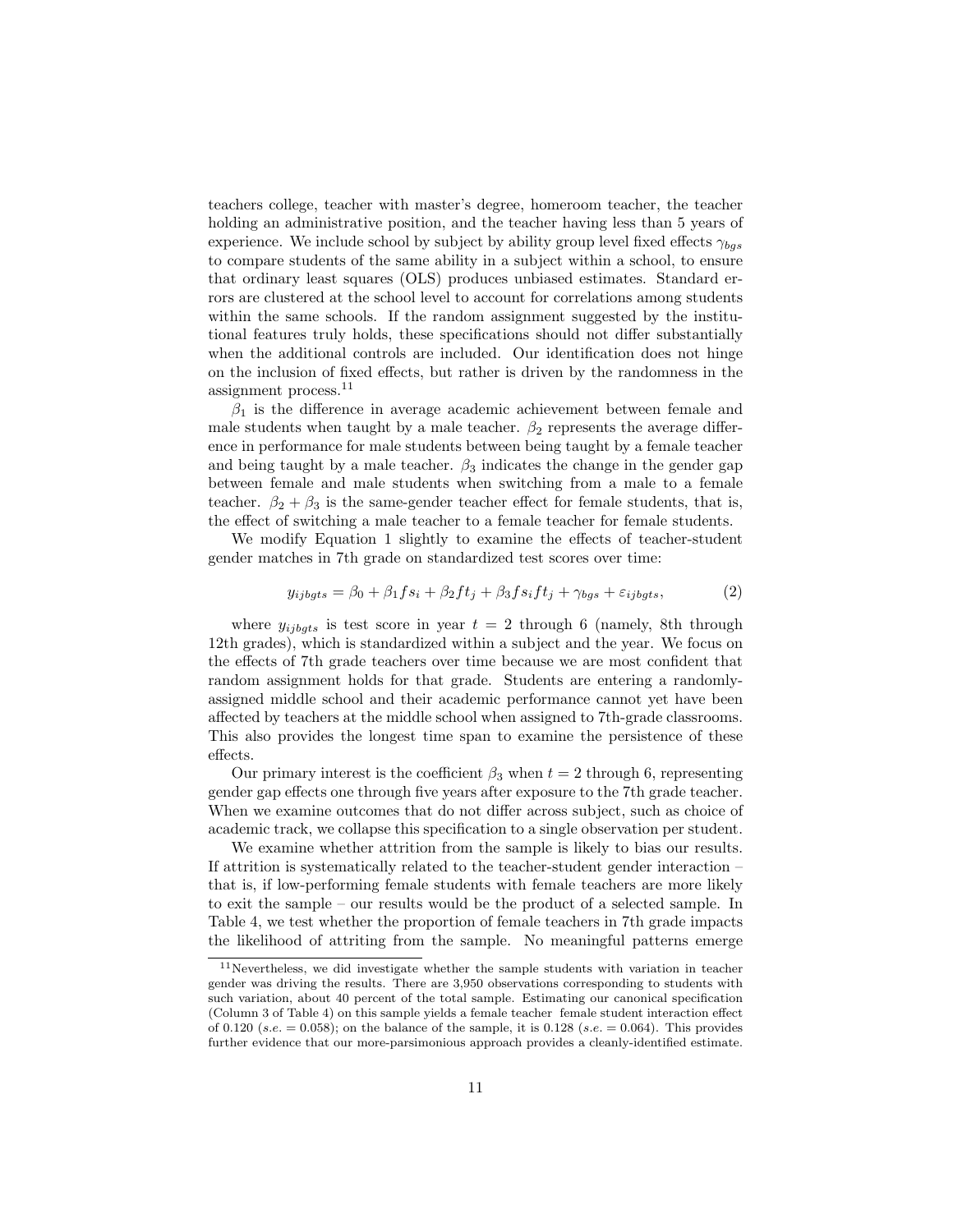that indicate that selective attrition drives our results. Further, recreating our primary results in Tables [5](#page-13-0) and [6](#page-14-0) using only students who remained in the sample all six years yields similar results.<sup>[12](#page-11-1)</sup>

<span id="page-11-0"></span>

|                       |          | Dep. Var. $=$ Likelihood of Attrition in |                  |          |                  |           |  |  |  |
|-----------------------|----------|------------------------------------------|------------------|----------|------------------|-----------|--|--|--|
|                       | 8th      | 9th                                      | 10 <sub>th</sub> | 11th     | 12 <sub>th</sub> | Post      |  |  |  |
|                       | Grade    | Grade                                    | Grade            | Grade    | Grade            | Secondary |  |  |  |
|                       | (1)      | $\left( 2\right)$                        | (3)              | (4)      | (5)              | (6)       |  |  |  |
| FS                    | $-0.009$ | 0.052                                    | 0.035            | $-0.032$ | $-0.006$         | $-0.055$  |  |  |  |
|                       | (0.026)  | (0.052)                                  | (0.083)          | (0.049)  | (0.029)          | (0.133)   |  |  |  |
| Pct. FTs in 7th Grade | 0.038    | $-0.041$                                 | 0.092            | $-0.077$ | 0.074            | 0.006     |  |  |  |
|                       | (0.036)  | (0.045)                                  | (0.120)          | (0.070)  | (0.063)          | (0.188)   |  |  |  |
| $FS \times$           | 0.014    | $-0.053$                                 | $-0.108$         | 0.034    | $-0.031$         | 0.092     |  |  |  |
| Pct. FTs in 7th Grade | (0.029)  | (0.063)                                  | (0.105)          | (0.059)  | (0.039)          | (0.171)   |  |  |  |
| Observations          | 2,292    | 2,204                                    | 2,113            | 1,721    | 1,671            | 1,647     |  |  |  |
| $\,R^2$               | 0.114    | 0.186                                    | 0.293            | 0.196    | 0.185            | 0.188     |  |  |  |

Table 4: Attrition

Notes: Each column represents a separate regression, controlling for school by math ability group  $\times$  English ability group × Korean ability group in 7th grade fixed effects. The dependent variables for Columns 1 through 6 are, respectively, indicators for a student attriting from the sample in 8th through 12th grades and post secondary period. The percent female teachers is defined the proportion of females in three subject of math, English, and Korean, conditional on no missing values in teacher gender. Standard errors in parentheses are clustered at school level. \*  $p < .10,$  \*\*  $p < .05,$  \*\*\*  $p < .01$ 

## 4 Results

#### 4.1 Contemporaneous Effects

We begin by briefly examining the effect of teacher-student gender matches in 7th grade on students' standardized test scores in that year. Table [5](#page-13-0) begins with the most parsimonious specification that includes no additional controls. Boys with a female teacher rather than a male one see a statistically insignificant decrease in performance of 0.06 standard deviations, but a girl with a female teacher relative to a male one has an increase of 0.07 standard deviations. The coefficient on the female student  $\times$  female teacher indicator in Column (1) indicates that the performance gap between female and male students increases

<span id="page-11-1"></span> $^{12}\rm{Additional}$  results in the Appendix show that cumulative attrition, as opposed to attrition in each year conditional on survival, is also unrelated to teacher-student gender interaction. Further, we interact the teacher-student gender match with previous year's test scores. If lower-performing female students who have female teachers are more likely to attrit - that is, the primary concern regarding sample selection - the coefficient on this variable will be positive. This is not the case; the interaction is small and statistically insignificant. Low 12th grade test scores reduce the likelihood that a student is in the postsecondary sample. This is unsurprising given that students were surveyed after they left high school. We further examine attrition by the teacher-student gender interaction in each subject. Only one of the 18 point estimates for the interaction effect by subject is statistically significant at the 10 percent level.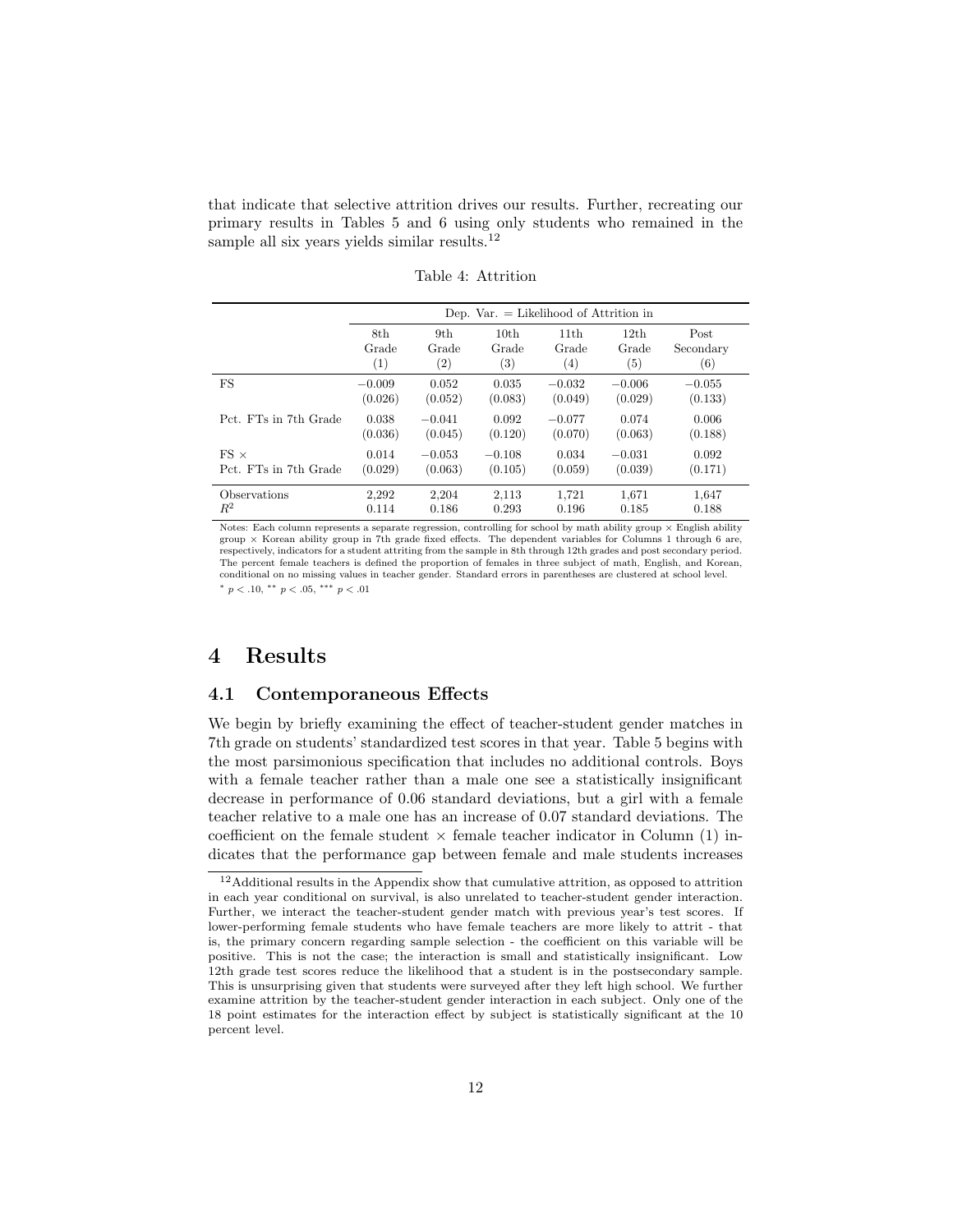by 13.9% of a standard deviation (s.e.  $= 6.1\%$ ) when the teacher is female rather than male. In other words, the gender gap effect is composed of an opposite-gender teacher effect for switching from a male teacher to a female one for male students  $(-\beta_2)$  and a same-gender teacher effect for the switch to a female teacher for female students  $(\beta_2 + \beta_3)$ . This effect is substantial, considering the evidence that 10 additional days of schooling increases academic performance by 0.01 standard deviation [\(Carlsson et al.,](#page-24-11) [2015\)](#page-24-11). Adding controls across specifications does not meaningfully affect the estimate of this gender gap effect, providing additional evidence that random assignment holds in our data. Note, though, that the share of the gender gap effect attributable to changes in boys' performance does change. Boys no longer see a negative impact of switching to a female teacher by Column (3), the specification that includes school-by-subject-by-ability-group controls. That is, the increase in performance gap between female and male students is driven by increases in female students' performance.

Even the inclusion of student and teacher fixed effects in Columns (6) and (7), thus identifying from within-student and within-teacher variation in the gender match, leaves the gender gap effect intact.<sup>[13](#page-12-0)</sup> Taken together, these results indicate that the teacher-student gender match is uncorrelated with observable and unobservable student and teacher characteristics; the random assignment on which our identification strategy rests appears to hold. To assuage any lingering concerns about selection to female teachers within a school-by-subject-abilitygroup cell, we compute predicted test scores in 7th grade as fitted values from linear regressions of 7th grade test scores on all observable student and teacher characteristics.<sup>[14](#page-12-1)</sup> We replicate the models from columns 1, 2, and 3 of Table [5](#page-13-0) in Appendix Table 1, and show that there are no correlations between the predicted test scores and teacher student gender matches when we control for school-by-subject-by-ability-group fixed effects.

### 4.2 Longer Term Effects

Table [6](#page-14-0) presents the impacts of the 7th grade teacher-student gender match for later years. Panel A presents results including school-by-subject-by-abilitygroup fixed effects and Panel B also includes student and teacher fixed effects (corresponding to Columns (3) and (7), respectively, of Table [5\)](#page-13-0). For brevity, we limit ourselves to the most parsiminious specification that we believe clearly satisfies the identifying assumptions (Panel A), but also present the most restrictive (Panel B). This latter set of results serves as an additional robustness

<span id="page-12-0"></span><sup>13</sup>These findings replicate those using other South Korean data to examine same-year effects [\(Lim and Meer,](#page-25-0) [2017\)](#page-25-0). That paper finds a contemporaneous interaction effect of female students with female teachers of about 0.10. It uses a larger sample of about 11,000 students, but that sample consists of a single year of data for 9th graders in 2004 spread across all of South Korea.

<span id="page-12-1"></span><sup>14</sup>[Jackson](#page-25-8) [\(2014\)](#page-25-8) notes that using predicted test scores rather than using individual covariates is more efficient way to check for sorting because the predicted test scores can be viewed as a weighted mean of the individual covariates, with the weights being their importance in determining test scores, and tests of multiple covariates can lead to difficulty in interpretation.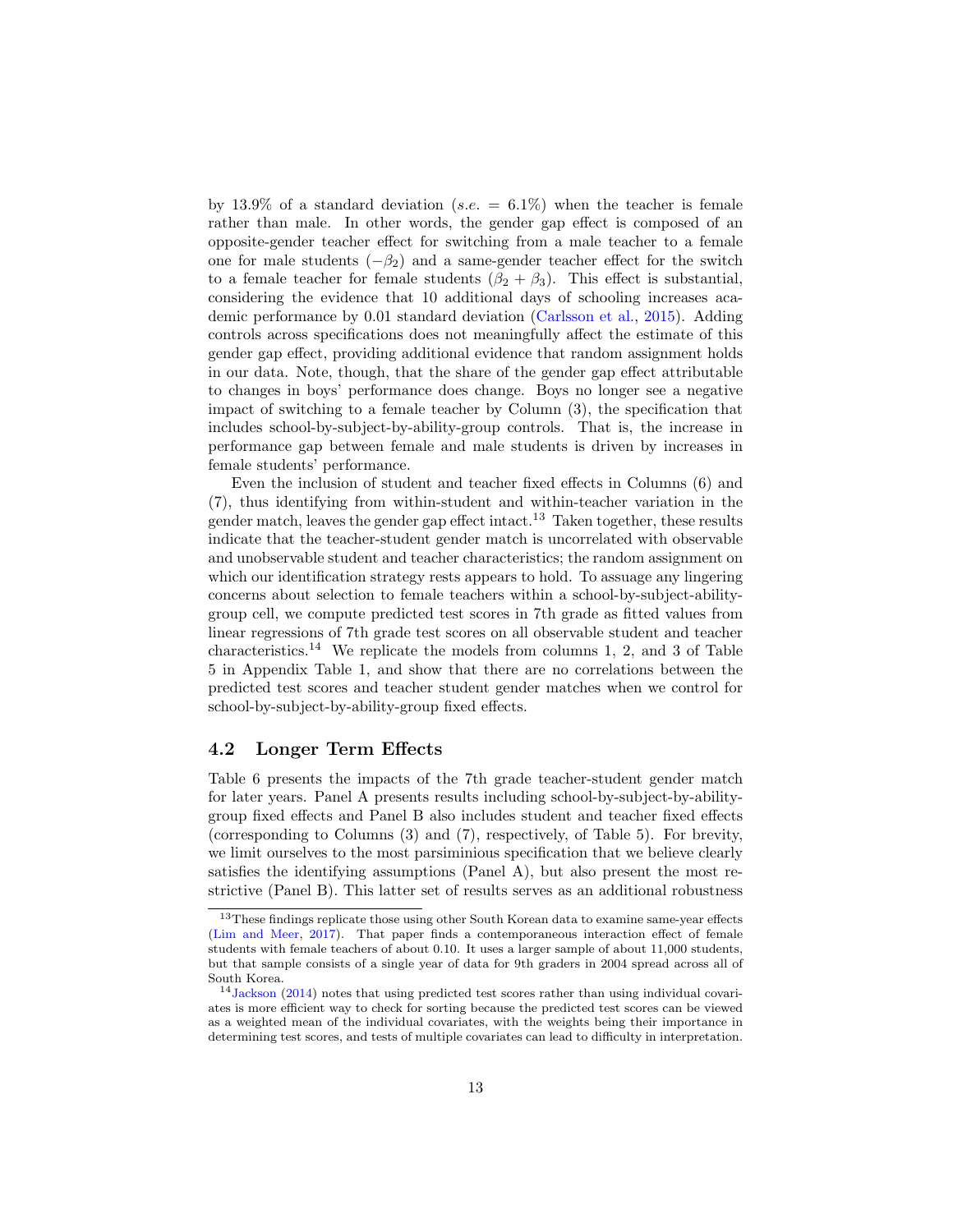<span id="page-13-0"></span> $(1)$   $(2)$   $(3)$   $(4)$   $(5)$   $(6)$   $(7)$ FS 0.028 0.088 0.050 0.035 0.058 (0.055) (0.057) (0.042) (0.049) (0.054) FT in 7th Grade  $-0.061$   $-0.064$  0.023 0.009 0.029  $-0.041$ (0.075) (0.114) (0.071) (0.074) (0.093) (0.111) FS × FT in 7th Grade 0.139∗∗ 0.148∗∗ 0.147∗∗∗ 0.161∗∗∗ 0.147∗∗ 0.187∗∗ 0.190∗∗∗ (0.061) (0.064) (0.047) (0.054) (0.059) (0.081) (0.068) Observations 10,196 10,196 10,047 8,369 7,521 9,026 10,047  $R^2$  0.006 0.171 0.388 0.399 0.384 0.824 0.819  $Sch \times Sbj$  FEs Yes  $Sch \times Sbj \times Abg FEs$  Yes Yes Yes Yes Yes Yes Student Controls Yes Yes Teacher Controls Yes Yes Student FEs Yes Yes Yes Teacher FEs Yes

Table 5: Contemporaneous Effects in 7th Grade

Notes: Each column shows results from a separate regression with standardized seventh grade test score as the dependent variable. Student controls include family income, number of siblings, and indicators for parents living together, both parents working, at least one parent having college degree or higher, and the student having attended a private elementary school. Teacher controls include teacher's age and indicators for having less than five years' experience, graduating from a teachers college, having a graduate degree, and having administrative teacher responsibility. In Columns 6 and 7, female student and female teacher indicators are subsumed by student fixed effects and teacher fixed effects, respectively. Ability grouping is defined by 7th grade ability groups. Standard errors in parentheses are clustered at school level.

\*  $p < .10,$  \*\*  $p < .05,$  \*\*\*  $p < .01$ 

check of our identification strategy.

Somewhat surprisingly, we find that the gender gap effects persist even five years after the initial teacher-student gender match. The effects vary slightly over time, but there are no significant differences between the contemporaneous effect and the effects in the following years.<sup>[15](#page-13-1)</sup> While education interventions are generally characterized by large fade-out effects [\(Jacob, Lefgren and Sims,](#page-25-4) [2010\)](#page-25-4), previous studies on longer-run impacts of teacher gender suggest that the impacts of this particular phenomenon may be long-lasting [\(Carrell, Page and](#page-24-4) [West,](#page-24-4) [2010;](#page-24-4) [Lavy and Sand,](#page-25-1) [2015\)](#page-25-1).

STEM outcomes are of particular interest, since although the gender gap in math achievement in secondary education is small, women are substantially underrepresented in both STEM majors and careers.<sup>[16](#page-13-2)</sup> Column  $(1)$  of Table [7](#page-15-0)

<span id="page-13-1"></span><sup>&</sup>lt;sup>15</sup>In Panel A, the p-values are  $p = 0.51$ ,  $p = 0.92$ ,  $p = 0.76$ ,  $p = 0.60$ , and  $p = 0.73$  for the differences between the interaction coefficients in Columns (1)-(5) and that in Column (3) of Table [5,](#page-13-0) respectively. In Panel B, p-values are  $p = 0.72$ ,  $p = 0.84$ ,  $p = 0.67$ ,  $p = 0.99$ , and  $p = 0.53$  for the differences between the interaction coefficients in Columns (1)-(5) and Column (7) of Table [5](#page-13-0)

<span id="page-13-2"></span><sup>16</sup>In the Appendix, we examine results corresponding to Column (3) of Table [5](#page-13-0) and Panel A of Table [6,](#page-14-0) broken out by subject. Due to the large number of interactions, it is unsurprising that the estimates are noisier in this specification; however, they are most consistent for mathematics.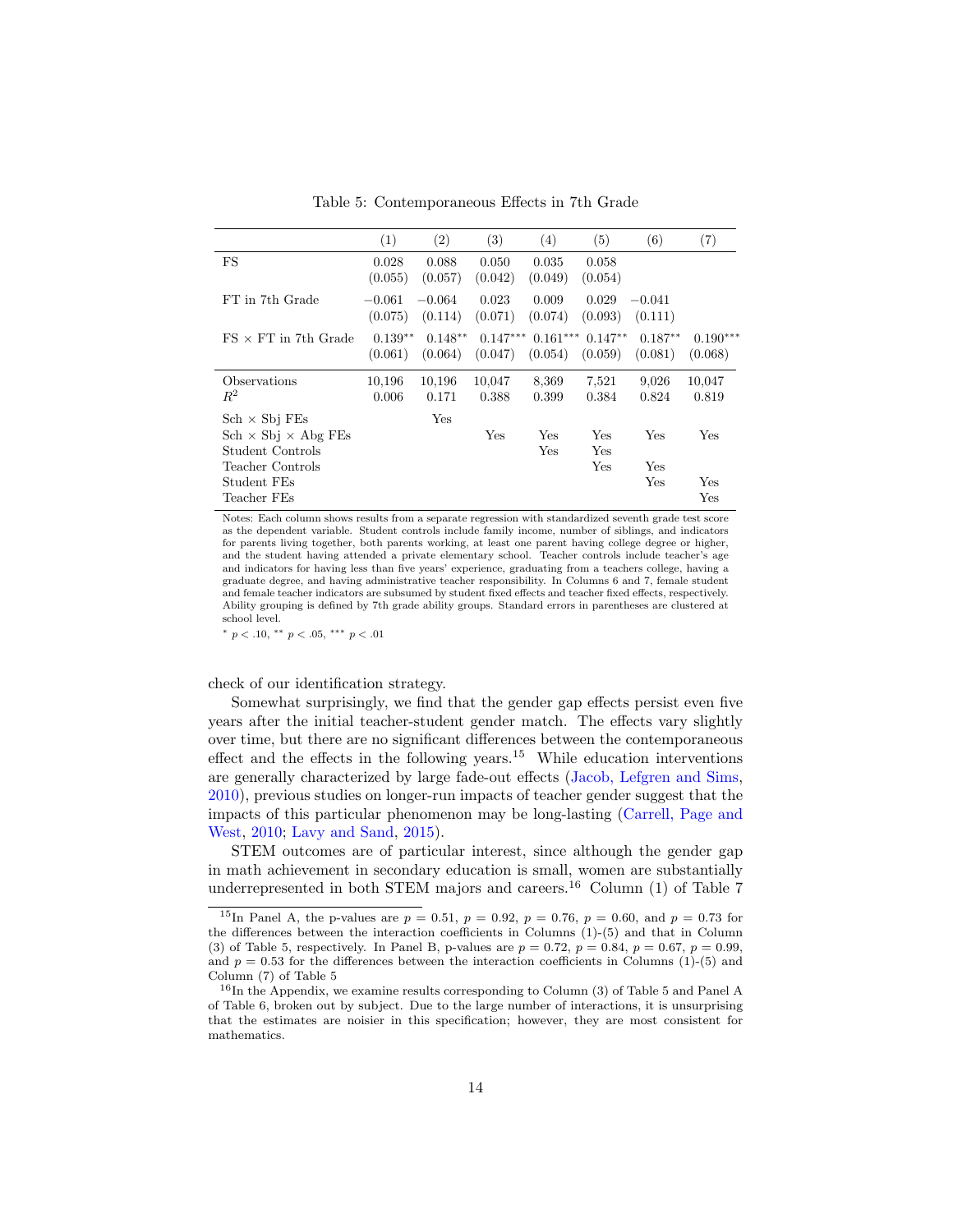| Table 6: Effects over Time |  |
|----------------------------|--|
|----------------------------|--|

<span id="page-14-0"></span>

|                                                                     | Dep. $Var = Standardized Test$ Scores in |            |            |            |            |  |  |  |  |
|---------------------------------------------------------------------|------------------------------------------|------------|------------|------------|------------|--|--|--|--|
|                                                                     | 8th Grade                                | 9th Grade  | 10th Grade | 11th Grade | 12th Grade |  |  |  |  |
|                                                                     | (1)                                      | (2)        | (3)        | (4)        | (5)        |  |  |  |  |
| A. Controls for $Sch \times Sbj \times Grp$ FEs                     |                                          |            |            |            |            |  |  |  |  |
| FS                                                                  | $0.087*$                                 | 0.067      | 0.051      | 0.093      | 0.044      |  |  |  |  |
|                                                                     | (0.048)                                  | (0.065)    | (0.057)    | (0.061)    | (0.070)    |  |  |  |  |
| FT in 7th Grade                                                     | $-0.055$                                 | $-0.126**$ | $-0.081$   | $-0.051$   | $-0.063$   |  |  |  |  |
|                                                                     | (0.050)                                  | (0.060)    | (0.071)    | (0.073)    | (0.073)    |  |  |  |  |
| $FS \times FT$ in 7th Grade                                         | $0.125***$                               | $0.140*$   | $0.125*$   | 0.104      | $0.170**$  |  |  |  |  |
|                                                                     | (0.054)                                  | (0.070)    | (0.065)    | (0.066)    | (0.068)    |  |  |  |  |
| Observations                                                        | 9,663                                    | 9,232      | 7.497      | 7,376      | 7,184      |  |  |  |  |
| $\mathbb{R}^2$                                                      | 0.317                                    | 0.236      | 0.174      | 0.168      | 0.122      |  |  |  |  |
| B. Controls for $Sch \times Sbj \times Grp$ FEs, Stu FEs, & Tch FEs |                                          |            |            |            |            |  |  |  |  |
| $FS \times FT$ in 7th Grade                                         | $0.164**$                                | 0.169      | 0.131      | $0.192*$   | $0.254**$  |  |  |  |  |
|                                                                     | (0.073)                                  | (0.105)    | (0.106)    | (0.104)    | (0.101)    |  |  |  |  |
| Observations                                                        | 9,663                                    | 9.232      | 7.497      | 7,376      | 7.184      |  |  |  |  |
| $\mathbb{R}^2$                                                      | 0.783                                    | 0.691      | 0.593      | 0.704      | 0.703      |  |  |  |  |

Notes: Each column shows results from a separate regression. Dependent variables in Columns 1 through 5 are standardized test scores within a subject and a year, in 8th through 12th grades, respectively. Panel A controls for 7th grade school by subject by 7th grade ability group level fixed effects and Panel B adds 7th grade student fixed effects and 7th grade teacher fixed effects. In Panel B, female student and female teacher dummies are subsumed by student fixed effects and teacher fixed effects, respectively. Standard errors in parentheses are clustered at school level.

<sup>∗</sup> p < .10, ∗∗ p < .05, ∗∗∗ p < .01

presents the results for the effects of 7th grade subject teachers on student's math-science track choice in 11th grade. These specifications include fixed effects for school by subject and 7th grade ability group, which should adequately control for any possible nonrandom assignment to ability group in 7th grade. There are no significant gender *gap* effects for any subjects; however, there is a statistically significant same-gender teacher effect for female students. Girls who had a 7th grade math teacher are 15.1 percentage points  $(s.e. = 7.5)$  more likely to choose the math-science track in high school when taught by female versus male math teacher (the combination of having a female math teacher and the additional effect of female math teachers on girls). Substantial gender gap effects emerge in advanced math coursetaking in 11th grade (Column 2), with having a female 7th grade math teacher reducing the gender gap between female and male students by 9.7 percentage points ( $s.e. = 5.5$ ). The same gender teacher effect for female student is even bigger; female students are 15.7 percentage points ( $s.e. = 6.6$ ) more likely to take at least one advanced math course when they were taught by female math teacher in 7th grade versus a male teacher. Column (3) shows the impacts on self-reported interest in majoring in a STEM field; once again, having a female 7th grade math teacher substantially reduces the male-female gap in these aspirations. Similarly, Column (4) shows that the male-female gap in attending a STEM-focused high school is substan-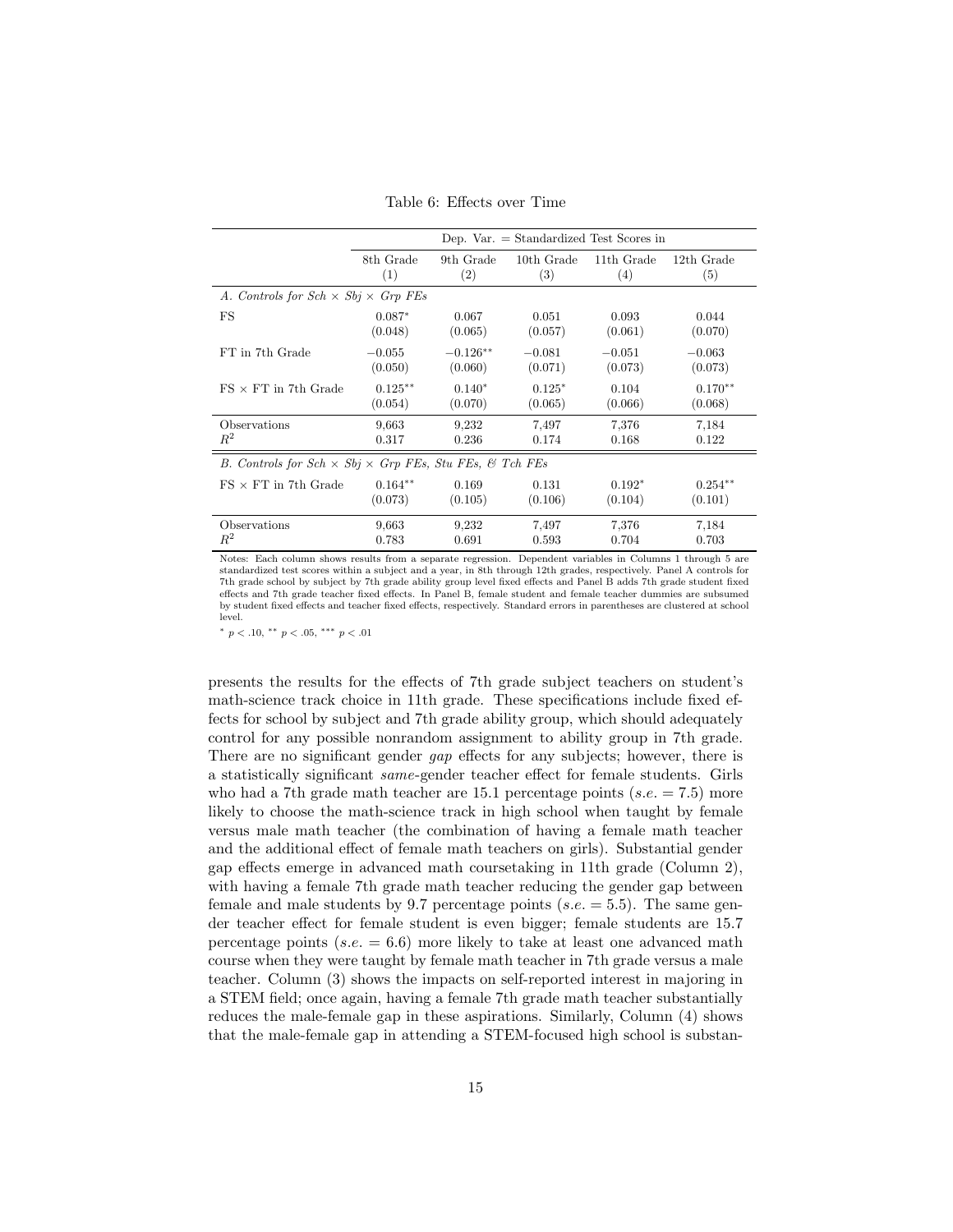<span id="page-15-0"></span>

|                                                    | (1)<br>Math<br>Track | (2)<br>Advanced<br>Math | (3)<br>Plan<br><b>STEM</b> | (4)<br><b>STEM</b><br>School | (5)<br>No Plan |
|----------------------------------------------------|----------------------|-------------------------|----------------------------|------------------------------|----------------|
| FS                                                 | $-0.177$             | $-0.038$                | $-0.124$                   | $-0.143$                     | $0.137*$       |
|                                                    | (0.108)              | (0.106)                 | (0.158)                    | (0.107)                      | (0.075)        |
| Math FT in 7th Grade                               | 0.100                | 0.060                   | 0.031                      | $-0.041$                     | $0.076*$       |
|                                                    | (0.069)              | (0.053)                 | (0.088)                    | (0.033)                      | (0.040)        |
| Eng FT in 7th Grade                                | $-0.019$             | 0.196                   | $-0.115$                   | $-0.018$                     | 0.128          |
|                                                    | (0.118)              | (0.138)                 | (0.168)                    | (0.033)                      | (0.087)        |
| Kor FT in 7th Grade                                | 0.096                | $-0.014$                | 0.146                      | 0.022                        | 0.054          |
|                                                    | (0.080)              | (0.068)                 | (0.092)                    | (0.064)                      | (0.042)        |
| $FS \times$ Math FT in 7th Grade                   | 0.051                | $0.097*$                | $0.146*$                   | $0.073*$                     | $-0.065*$      |
|                                                    | (0.060)              | (0.055)                 | (0.080)                    | (0.040)                      | (0.034)        |
| $FS \times Eng$ FT in 7th Grade                    | $-0.008$             | $-0.203**$              | $-0.082$                   | $-0.006$                     | $-0.100*$      |
|                                                    | (0.068)              | (0.080)                 | (0.121)                    | (0.035)                      | (0.053)        |
| $FS \times$ Kor FT in 7th Grade                    | $-0.068$             | 0.056                   | $-0.116$                   | 0.072                        | $-0.096*$      |
|                                                    | (0.084)              | (0.074)                 | (0.096)                    | (0.089)                      | (0.056)        |
| Observations                                       | 1,635                | 1,456                   | 1,043                      | 1,721                        | 1,640          |
| $R^2$                                              | 0.229                | 0.248                   | 0.280                      | 0.252                        | 0.267          |
| Dep. Var. Mean                                     | 0.351                | 0.201                   | 0.357                      | 0.081                        | 0.096          |
| Original P-val. for $FS \times MFT$                | 0.396                | 0.077                   | 0.068                      | 0.075                        |                |
| Adj. P-val. $_{W\text{young}}$ for FS $\times$ MFT | 0.419                | 0.294                   | 0.294                      | 0.294                        |                |
| Adj. P-val. $_{Bonf}$ for FS $\times$ MFT          | 0.396                | 0.270                   | 0.270                      | 0.270                        |                |
| Adj. P-val. $_{\text{Sidak}}$ for FS $\times$ MFT  | 0.396                | 0.244                   | 0.244                      | 0.244                        |                |

Table 7: Effects on STEM Outcomes

Notes: Each column represents a separate regression, controlling for school by math ability group by English ability group by Korean ability group in 7th grade fixed effects. Dependent variables are indicators for the choice of the math-science track in 11th grade, taking at least one advanced math course required for admission to a STEM postsecondary degree program, self-reporting the desire to seek a STEM postsecondary degree conditional on having decided a major, attending a STEM-oriented high school, and having no postsecondary plans. We present the results for testing multiple hypotheses on the effects of FS × Math FT in 7th Grade. We calulate family-wise adjusted p-values based on 1,000 bootstraps clustering standard errors at school level for Westfall & Young, Bonferroni, and Sidak correction. Standard errors in parentheses are clustered at school level.

<sup>∗</sup> p < .10, ∗∗ p < .05, ∗∗∗ p < .01

tially reduced when a female student has a female math teacher in 7th grade. Especially given the baseline means, listed in the bottom of line of the table, these effects are substantial. However, these four outcomes are closely related, and multiple hypothesis testing correction is warranted. Utilizing the methods in [Jones, Molitor and Reif](#page-25-11) [\(2018\)](#page-25-11), which adjust p-values for multiple hypotheses using permutation techniques, we find that the female student  $-$  female math teacher interaction is statistically insignificant when these corrections are applied.[17](#page-15-1)

<span id="page-15-1"></span>Finally, Column (5) of Table [7](#page-15-0) reports the impact on the likelihood that a

<sup>17</sup>We also create an index for these STEM outcomes and use principal component analysis to examine the impact of the teacher-student gender interactions. The results, reported in the Appendix, show large and significant effects of having a female math teacher in 7th grade for female students.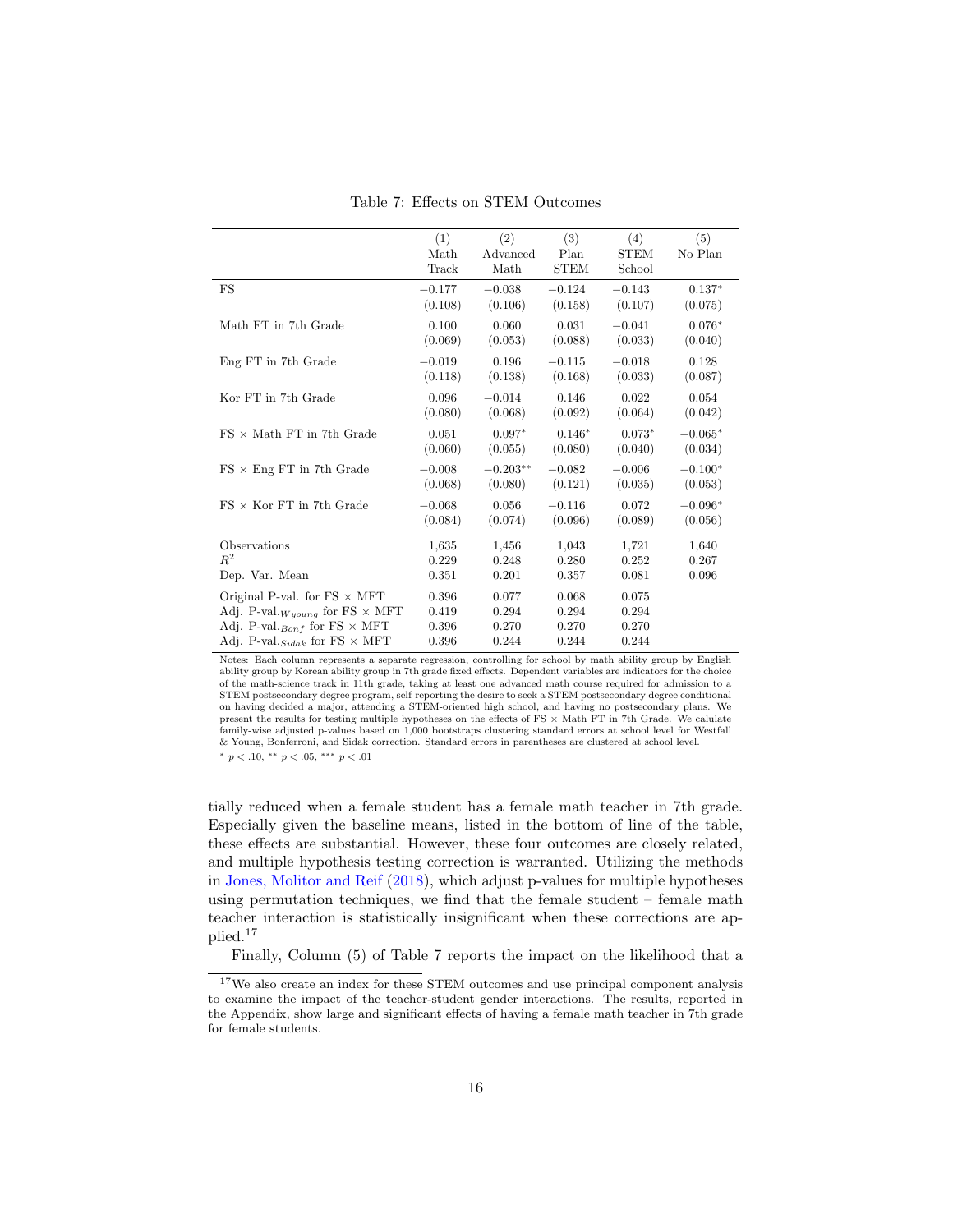student reports that they have no set plans for postsecondary education; female students are significantly less likely to report that they have no such plans if they had female teachers in any subject in 7th grade. This provides further evidence of an overall positive influence of female teachers on female students, which we turn to in the next section.

### 4.3 Evidence on Mechanisms

Altogether, these results show dramatic impacts of having female teachers on female students in the long run, with substantial increases in preparation for postsecondary STEM study. But the underlying mechanisms remain opaque. Female students may be treated differently by or react differently to female and male teachers. For example, [Spencer, Steele and Quinn](#page-26-5) [\(1999\)](#page-26-5) show that negative stereotypes of girls' math ability undermine girls' performance on math exams. A dearth of role models or general attitudes and expectations may discourage female students from entering these fields, making it difficult to increase participation [\(Leslie et al.,](#page-25-12) [2015;](#page-25-12) [Eble and Hu,](#page-24-12) [2017\)](#page-24-12). Below, we examine several possible drivers of our results.

We begin by examining whether female students taught by a female teacher are more likely to be taught by a female teacher in later years. In that case, the persistent effects of 7th grade teachers could, in fact, be driven by cumulative effects of later teachers. As seen in Table [8,](#page-17-0) our results are not driven by cumulative exposure to female teachers set in motion by better performance in 7th grade.[18](#page-16-0)

We next examine whether teacher-student gender matches in 7th grade affects ability group assignment in later years. Table [9](#page-17-1) shows results for the likelihood of being in a high ability group in 8th through 10th and 12th grades in a given subject. While this potential mechanism has a reasonable basis – better performance in 7th grade leads to higher ability grouping in later years, with better performance in those years – we find no evidence that this is driving our results.

Having addressed these possibilities, we turn to student attitudes and choices. Indeed, our results appear to be driven by changes in student attitudes, which result in female students who had female teachers in 7th grade being more likely to select higher-quality high schools. Column (5) of Table [7](#page-15-0) shows that having female teachers in 7th grade increases the likelihood that female students declare that they have postsecondary plans. In Table [10,](#page-18-0) we show the impact of the female student-female teacher match on an index of self-reported student

<span id="page-16-0"></span><sup>18</sup>We also examine whether there are spillover effects from having female teachers in other subjects. The results, in the Appendix, show no meaningful patterns; the point estimates are fairly noisy. However, the same-subject interaction term is unaffected; for example, the estimate corresponding to Column  $(3)$  of Table [5](#page-13-0) is 0.145 (s.e.  $= 0.055$ ), compared to 0.147 in the original. We also experiment with replacing the teacher's characteristics for a particular subject with those of a different subject's teacher. Those results, also in the Appendix, yield small and statistically insignificant point estimates for the teacher-student gender interaction effect. Taken together, this suggests that the impact of teacher-student gender interaction is limited to that particular subject.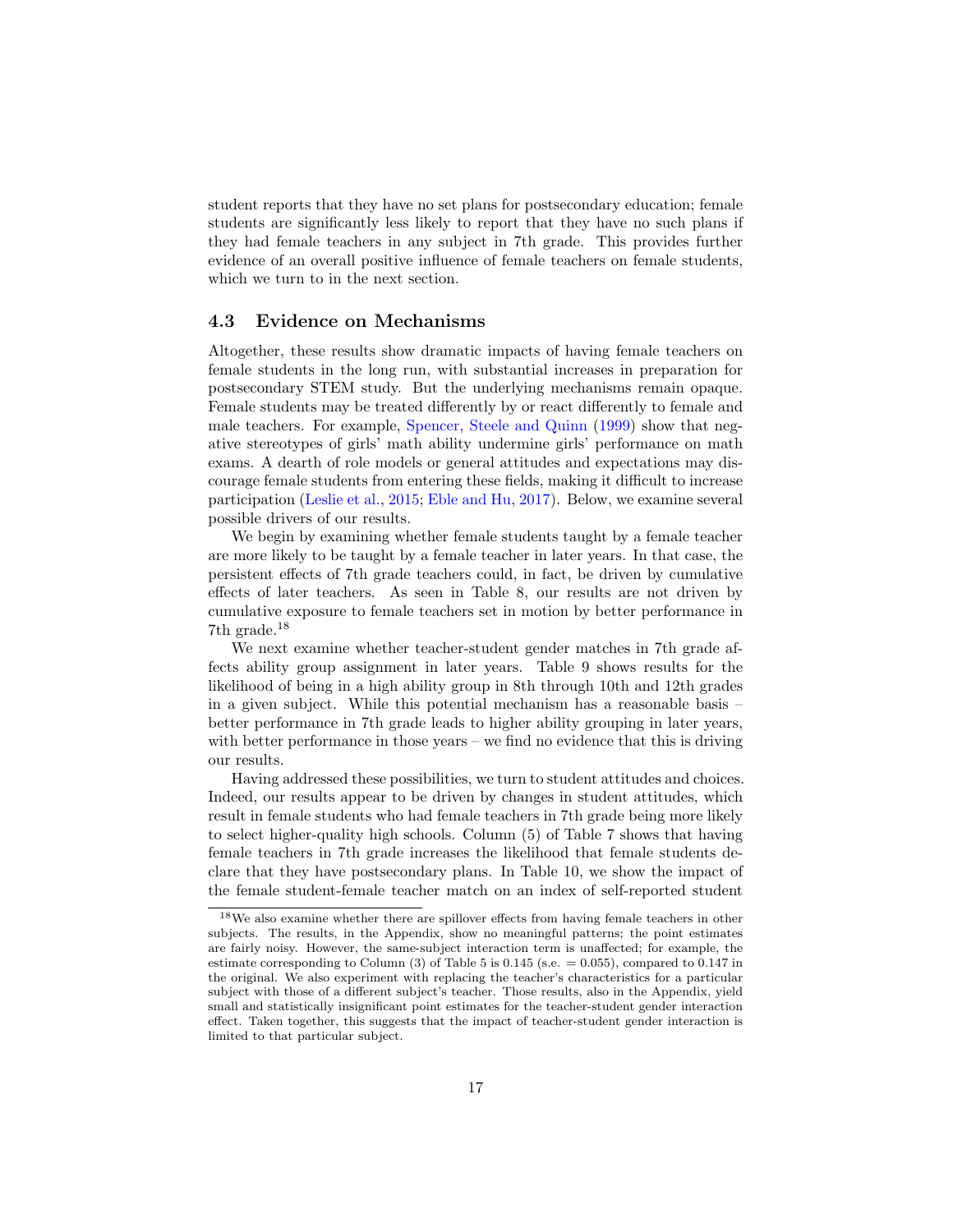<span id="page-17-0"></span>

|                             | Dep. Var. $=$ Likelihood of Having Female Teacher in |                   |            |            |  |  |  |  |
|-----------------------------|------------------------------------------------------|-------------------|------------|------------|--|--|--|--|
|                             | 8th Grade                                            | 9th Grade         | 10th Grade | 12th Grade |  |  |  |  |
|                             | (1)                                                  | $\left( 2\right)$ | (3)        | (4)        |  |  |  |  |
| FS                          | 0.026                                                | $-0.016$          | $0.198***$ | $0.174***$ |  |  |  |  |
|                             | (0.023)                                              | (0.018)           | (0.040)    | (0.054)    |  |  |  |  |
| FT in 7th Grade             | 0.034                                                | $-0.039*$         | 0.046      | $-0.026$   |  |  |  |  |
|                             | (0.027)                                              | (0.022)           | (0.038)    | (0.037)    |  |  |  |  |
| $FS \times FT$ in 7th Grade | $-0.021$                                             | 0.020             | $-0.041$   | $-0.020$   |  |  |  |  |
|                             | (0.024)                                              | (0.019)           | (0.039)    | (0.047)    |  |  |  |  |
| <b>Observations</b>         | 9.660                                                | 7.736             | 6,825      | 5,720      |  |  |  |  |
| $R^2$                       | 0.475                                                | 0.545             | 0.170      | 0.174      |  |  |  |  |
| Dep. Var. Mean              | 0.837                                                | 0.802             | 0.542      | 0.470      |  |  |  |  |

Table 8: Effects on Future Teacher Gender

Notes: Each column represents a separate regression, controlling for 7th grade school by subject by 7th grade ability group level fixed effects. Dependent variables in Columns 1 through 4 are indicators for having a female teacher in 8th, 9th, 10th and 12th grades. Standard errors in parentheses are clustered at school level.

<span id="page-17-1"></span><sup>∗</sup> p < .10, ∗∗ p < .05, ∗∗∗ p < .01

Table 9: Effect on Ability Grouping

|                             |           |                   | Dep. Var. $=$ Likelihood of Being in High Ability Group in |                   |
|-----------------------------|-----------|-------------------|------------------------------------------------------------|-------------------|
|                             | 8th Grade | 9th Grade         | 10th Grade                                                 | 12th Grade        |
|                             | (1)       | $\left( 2\right)$ | $\left( 3\right)$                                          | $\left( 4\right)$ |
| FS                          | $-0.008$  | 0.012             | $-0.062**$                                                 | $-0.010$          |
|                             | (0.016)   | (0.013)           | (0.031)                                                    | (0.019)           |
| FT in 7th Grade             | $-0.010$  | $-0.014$          | $-0.032$                                                   | $-0.014$          |
|                             | (0.023)   | (0.013)           | (0.030)                                                    | (0.017)           |
| $FS \times FT$ in 7th Grade | 0.008     | $-0.001$          | 0.042                                                      | $-0.004$          |
|                             | (0.017)   | (0.014)           | (0.030)                                                    | (0.014)           |
| <b>Observations</b>         | 6,229     | 5,975             | 6,968                                                      | 5,664             |
| $R^2$                       | 0.598     | 0.679             | 0.241                                                      | 0.142             |
| Dep. Var. Mean              | 0.279     | 0.139             | 0.194                                                      | 0.038             |

Notes: Each column represents a separate regression, controlling for 7th grade school by subject by 7th grade ability group fixed effects. The response variables for Columns 1 through 4 are indicators for being in a high ability group level in 8th, 9th, 10th and 12th grades, respectively. Standard errors in parentheses are clustered at school level.

 $*$   $p$   $<$   $.10,$   $^{**}$   $p$   $<$   $.05,$   $^{***}$   $p$   $<$   $.01$ 

## engagement constructed using principal component analysis.[19](#page-17-2) While female

<span id="page-17-2"></span><sup>19</sup>A concern is that this common variation includes a student's innate characteristics. For example, a student with higher intellectual ability would be more likely to be focused and to participate in class. Because our hypothesis is that the persistent effects occur through changes in students attitude and behavior, we need to remove these innate components from the index. To do so, we regress the index obtained through principal component analysis on student fixed effects, and then use the residual. We thus remove the student's common characteristics across the three subjects.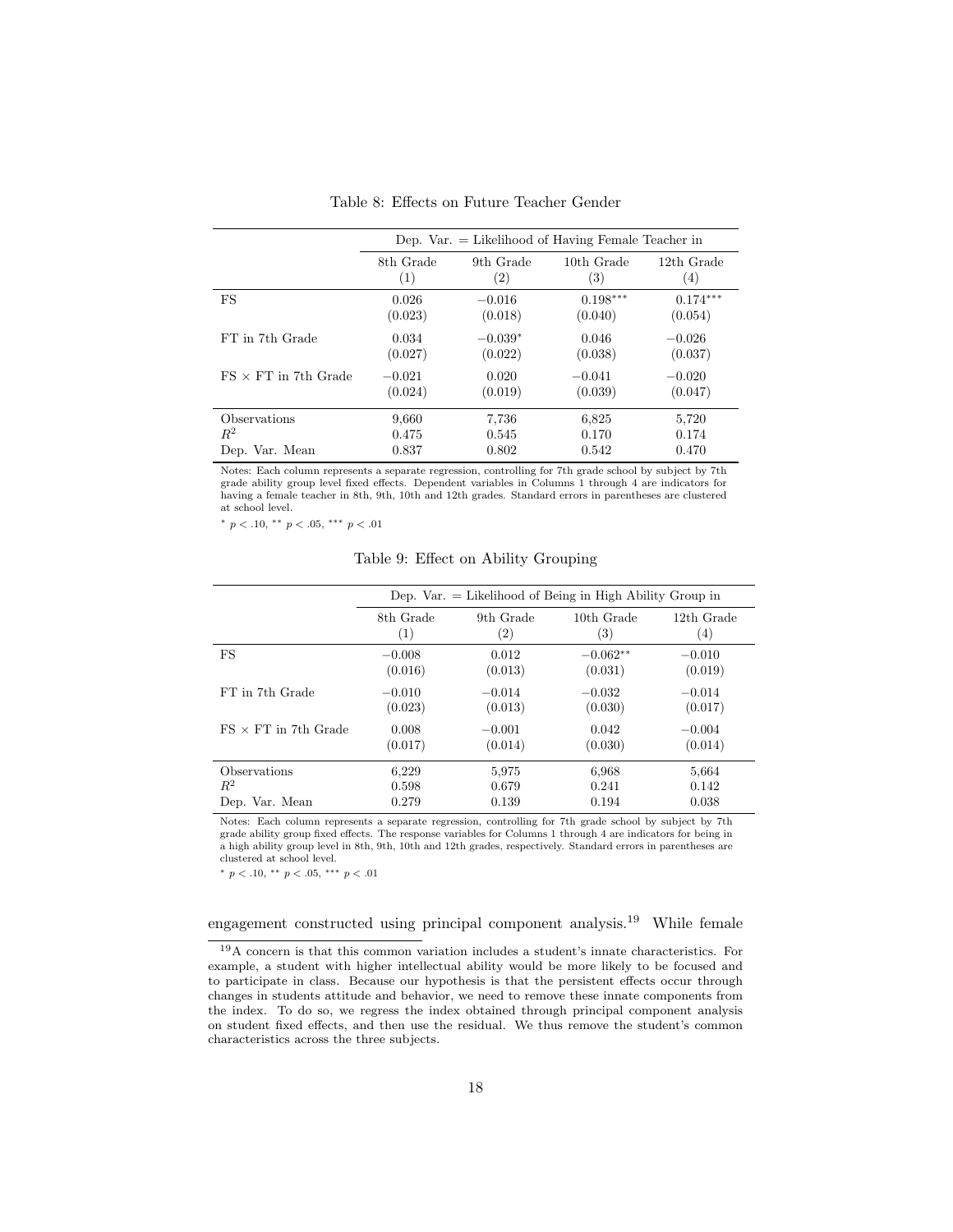students have a lower engagement score than male students, having a female teacher in a particular subject in 7th grade eliminates this gap, and the effects persist into high school. The point estimates lose statistical significance by 11th grade, but remain relatively large.

<span id="page-18-0"></span>

|                             |             | Dep. Var. $=$ Student Mechanism Index in |            |                  |                  |                  |  |  |  |
|-----------------------------|-------------|------------------------------------------|------------|------------------|------------------|------------------|--|--|--|
|                             | 7th         | 8th                                      | 9th        | 10 <sub>th</sub> | 11 <sub>th</sub> | 12 <sub>th</sub> |  |  |  |
|                             | Grade       | Grade                                    | Grade      | Grade            | Grade            | Grade            |  |  |  |
|                             | (1)         | (2)                                      | (3)        | (4)              | (5)              | (6)              |  |  |  |
| FS                          | $-0.106***$ | $-0.084**$                               | $-0.117**$ | $-0.101*$        | $-0.045$         | $-0.055$         |  |  |  |
|                             | (0.035)     | (0.040)                                  | (0.058)    | (0.052)          | (0.074)          | (0.074)          |  |  |  |
| FT in 7th Grade             | 0.000       | 0.031                                    | $-0.051$   | $-0.094*$        | $-0.063$         | $-0.044$         |  |  |  |
|                             | (0.052)     | (0.070)                                  | (0.055)    | (0.052)          | (0.089)          | (0.128)          |  |  |  |
| $FS \times FT$ in 7th Grade | $0.124***$  | $0.104**$                                | $0.144**$  | $0.138**$        | 0.067            | 0.099            |  |  |  |
|                             | (0.045)     | (0.050)                                  | (0.069)    | (0.061)          | (0.088)          | (0.087)          |  |  |  |
| <b>Observations</b>         | 9.934       | 9,535                                    | 9.242      | 7.520            | 7.372            | 7.160            |  |  |  |
| $R^2$                       | 0.114       | 0.078                                    | 0.096      | 0.089            | 0.118            | 0.125            |  |  |  |
| Dep. Var. Mean              | 0.003       | 0.004                                    | 0.002      | 0.007            | 0.012            | 0.001            |  |  |  |

Table 10: Effects on Student Engagement Index

Notes: Each column represents a separate regression, controlling for school by subject by ability group in 7th grade fixed effects. Dependent variables are student behavior indices for 7th through 12th grades, constructed in a following way: first, we extract common variation, using principal component analysis, for each subject and each year, from the students response to 4 questions: whether he or she is focused in class, whether they participate in class, whether they do not skip homework assignment, and whether they review what they learned in class. The first component for each subject is regressed on student fixed effects; the residual is the student engagement index. Standard errors in parentheses are clustered at school level.

<sup>∗</sup> p < .10, ∗∗ p < .05, ∗∗∗ p < .01

Given the nature of the high school application process in Seoul, any increase in high school quality necessarily reflects student preferences to a great degree. In Table [11,](#page-19-0) we show the impact of the 7th grade teacher-student gender match on the quality of the student's classroom peers, as estimated by previous-year standardized test scores, and on teacher value-added.<sup>[20](#page-18-1)</sup> Given the random assignment in middle schools, it is reassuring that there are no effects in 8th and 9th grades. However, in 10th grade – high school – female students who had a female teacher in 7th grade have both peers and teachers who are significantly higher quality as measured by test scores, and this effect is also present in 12th grade.[21](#page-18-2)

To complement the results on peer and teacher quality, we examine other measures of high school quality in Table [12.](#page-20-0) Column (1) shows the likelihood that the student attends a prestigious first-round high school, namely, an application-only high school, excluding non-elite vocational schools. The impact on the gender gap of having more female teachers is statistically insignificant. In Column (2), there is a substantial but statistically insignificant

<span id="page-18-1"></span><sup>20</sup>We calculate value added by estimating teacher fixed effects from a regression of leave-out mean scores in grade q on leave-out mean scores in grade  $q - 1$  and school-by-subject-byability-group fixed effects.

<span id="page-18-2"></span> $^{21}$ Due to the data limitations discussed in Section [2.2,](#page-4-1) we are unable to estimate these results for 11th grade.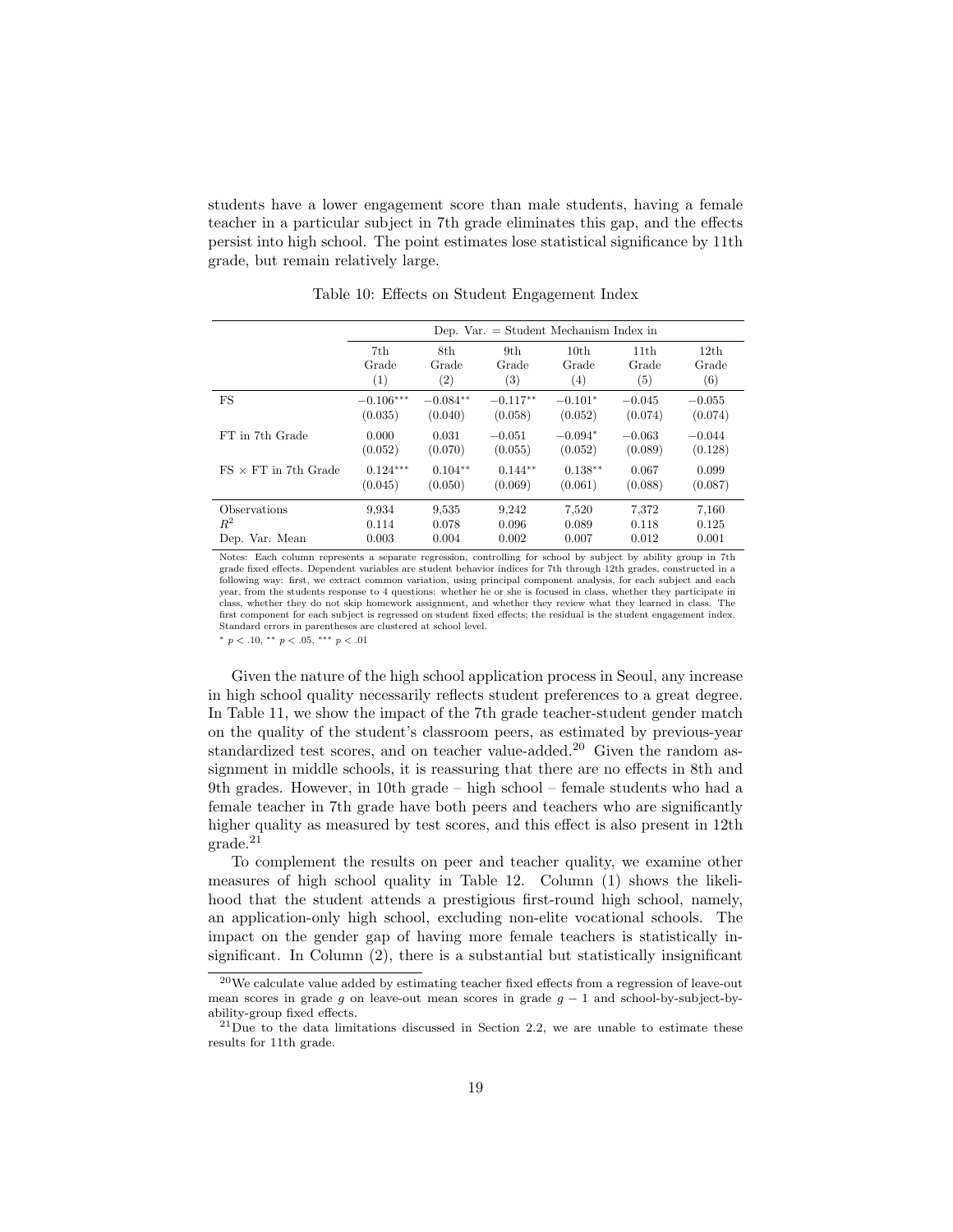<span id="page-19-0"></span>

| Dep. Var. $=$               |                   |                   | Peer Quality in   |                  | Teacher Quality in |          |                  |          |
|-----------------------------|-------------------|-------------------|-------------------|------------------|--------------------|----------|------------------|----------|
|                             | 8th               | 9th               | 10 <sub>th</sub>  | 12th             | 8th                | 9th      | 10 <sub>th</sub> | 12th     |
|                             | Grade             | Grade             | Grade             | Grade            | Grade              | Grade    | Grade            | Grade    |
| FS                          | $\left( 1\right)$ | $\left( 2\right)$ | $\left( 3\right)$ | $\left(4\right)$ | $\left( 5\right)$  | (6)      | (7)              | (8)      |
|                             | $-0.008$          | 0.000             | $-0.001$          | 0.022            | 0.002              | 0.011    | 0.018            | $-0.023$ |
|                             | (0.026)           | (0.007)           | (0.041)           | (0.042)          | (0.013)            | (0.010)  | (0.034)          | (0.058)  |
| FT in 7th Grade             | $-0.022$          | 0.005             | $-0.065$          | $-0.086$         | 0.013              | $-0.010$ | $-0.007$         | $-0.067$ |
|                             | (0.021)           | (0.009)           | (0.056)           | (0.053)          | (0.017)            | (0.014)  | (0.037)          | (0.050)  |
| $FS \times FT$ in 7th Grade | $-0.003$          | 0.002             | $0.158***$        | $0.127***$       | 0.008              | $-0.006$ | $0.096**$        | $0.116*$ |
|                             | (0.026)           | (0.008)           | (0.046)           | (0.045)          | (0.013)            | (0.012)  | (0.041)          | (0.061)  |
| Observations                | 9.617             | 9.230             | 7.106             | 6.916            | 9,578              | 9,191    | 6.918            | 5,583    |
| $R^2$                       | 0.659             | 0.817             | 0.215             | 0.160            | 0.430              | 0.509    | 0.314            | 0.176    |

Table 11: Effects on Peer and Teacher Quality in Later Years

Notes: Each column represents a separate regression, controlling for school by subject by ability group fixed effects. The dependent variables in Columns 1 to 4 are peer quality measures and those in Columns 5 through 8 are teacher quality measures. Peer quality is defined as the mean standardized test score in previous year, excluding a student's own score, for each subject teacher. Teacher quality is the teacher fixed effect in 8th, 9th, 10th, and 12th grades, obtained as follows: for each teacher j in gth grade (where  $g = 8, 9$  and 10), take all the students whom teacher j teaches. Then, for each gth grade student i under teacher j, calculate the leave-out means (excluding student i) for  $(q-1)$ th and gth grade test scores. Next, regress the leave-out mean for gth grade on that for  $(g-1)$ th grade and gth grade teacher fixed effects, controlling for 7th grade school × subject × 7th grade ability group fixed effects. Standard errors in parentheses are clustered at school level. \*  $p < .10,$  \*\*  $p < .05,$  \*\*\*  $p < .01$ 

effect on the likelihood of attending a high school in a different administrative district, which would reflect a willingness to incur greater costs to attend a preferred school. This effect is not entirely driven by students who attend firstround schools. Examining only those who attend second-round (lottery) high schools, the female student interaction with percent of 7th grade female teachers is 0.161 (s.e.  $= 0.106$ ); once again, statistically insignificant at conventional levels but fairly sizable. This suggests even those female students with more female teachers who do not attend an application school are requesting higherquality schools in the second-round lottery. Column (3) shows the impacts on the percent of 11th grade students in a high school who achieved "Above Basic" performance in a particular subject on the National Assessment of Educational Achievement (NAEA) test; this indicates achievement above the median gradelevel expectation. Importantly, these scores are for students one cohort above those in our sample. Column (4) shows results for students performing at the "Below Basic" level, below 20 percent of grade-level expectations. Finally, Column (5) shows the effects on the percent of students who are reported to the School Violence Committee, to which infractions against students both on and off school premises must be reported; these include violent acts but also bullying and cyber-bullying. Female students with a greater proportion of female teachers in 7th grade attend safer schools, though we note, at least based on official reports, schools in South Korea are extremely safe.

Taken together, these results indicate that the teacher-student gender interaction in middle school leads to greater engagement for female students with female teachers. Since the impact on attending application-only schools is fairly small, the primary channel for these results must be the choice set submitted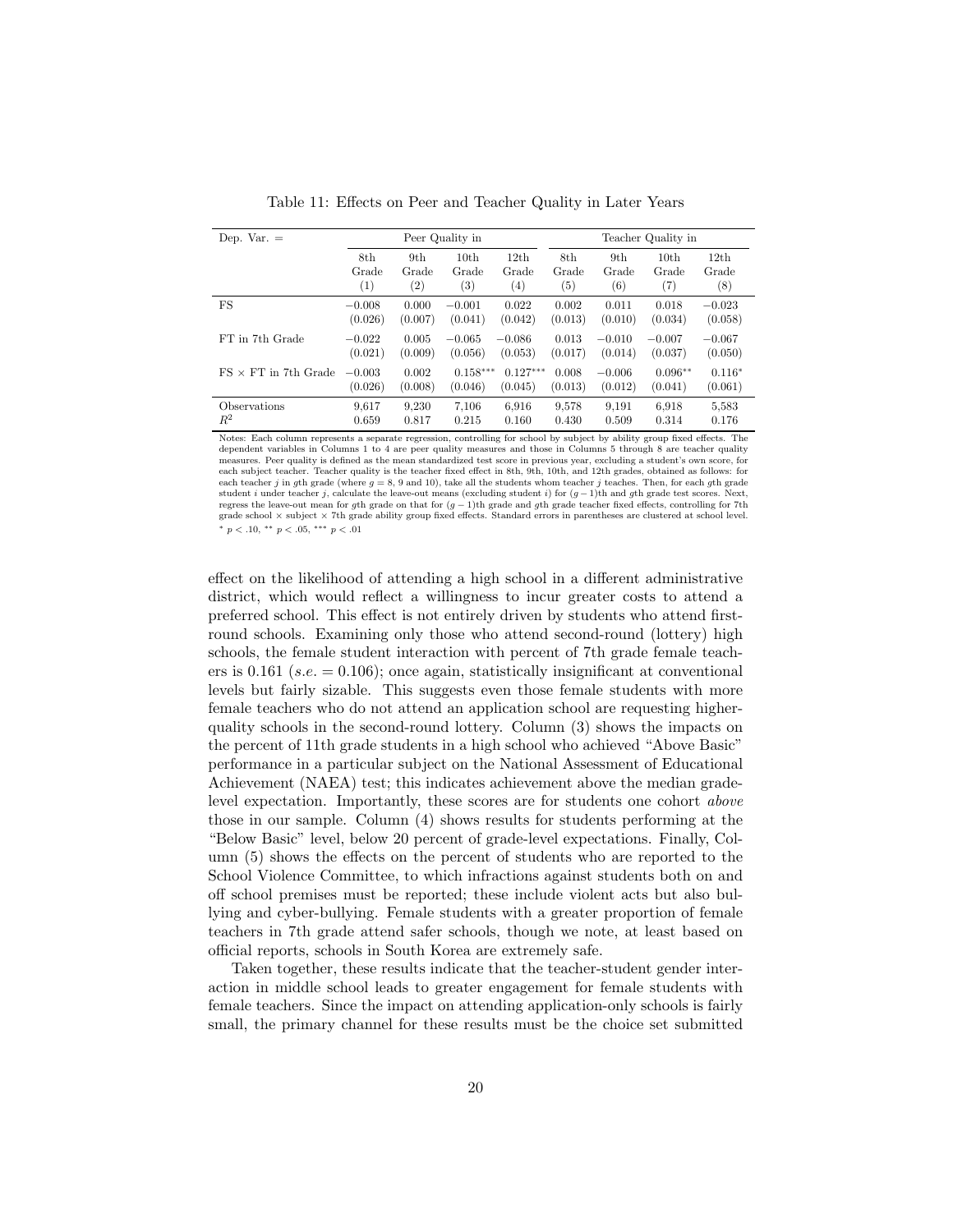<span id="page-20-0"></span>

|                                  | (1)<br>Prestigious<br>1st Round<br>HS | (2)<br>Different<br>District | (3)<br>Above<br><b>Basic</b> | (4)<br><b>Below</b><br><b>Basic</b> | (5)<br>Pct. Violent<br>Students |
|----------------------------------|---------------------------------------|------------------------------|------------------------------|-------------------------------------|---------------------------------|
| FS                               | $-0.108$<br>(0.080)                   | $-0.112$<br>(0.090)          | 0.005<br>(0.008)             | $-0.002$<br>(0.003)                 | 0.002<br>(0.003)                |
| Pct. FT in 7th Grade             | 0.001<br>(0.107)                      | 0.060<br>(0.121)             |                              |                                     | 0.002<br>(0.004)                |
| $FS \times$ Pct. FT in 7th Grade | 0.031<br>(0.088)                      | 0.098<br>(0.118)             |                              |                                     | $-0.007*$<br>(0.003)            |
| FT in 7th Grade                  |                                       |                              | $-0.015*$<br>(0.009)         | $0.007***$<br>(0.002)               |                                 |
| $FS \times FT$ in 7th Grade      |                                       |                              | $0.035***$<br>(0.011)        | $-0.010***$<br>(0.004)              |                                 |
| Observations                     | 1,721                                 | 1,719                        | 6,576                        | 6,580                               | 1,705                           |
| $R^2$                            | 0.269                                 | 0.200                        | 0.265                        | 0.296                               | 0.375                           |
| Dep.Var.Mean                     | 0.142                                 | 0.197                        | 0.801                        | 0.049                               | 0.009                           |
| $Sch \times Math Grp \times$     |                                       |                              |                              |                                     |                                 |
| $Eng Grp \times Kor Grp FEs$     | Yes                                   | $_{\mathrm{Yes}}$            |                              |                                     | Yes                             |
| $Sch \times Subj \times Abg FEs$ |                                       |                              | Yes                          | Yes                                 |                                 |

Table 12: Effects on High School Quality

Notes: Each column represents a separate regression. Columns 3 and 4 are pooled data for all three subjects and control for school by subject by ability group fixed effects. In Columns 1, 2, and 5, we collapse the outcomes and control for for school by math ability group by English ability group by Korean ability group in 7th grade fixed effects. The dependent variables in Columns 1 and 2 are indicators for attending a prestigious first round high school (i.e. one of the first round high schools excluding non-elite vocational high schools) and a high school located in the different administrative district from the student's residential district. The dependent variable in C percent of 11th grade students with Above Basic Performance in National Assessment of Educational Achievement (NAEA) test; in Column 4, the percent of 11th grade students with Below Basic Performance in NAEA test. The NAEA exam scores are for the cohort one year ahead of the students in our sample. The dependent variable in Column 5 is the percent of students who are reported to School Violence Committee while our students in sample are in 10th grade. Students are reported for actions committed against other students inside or outside of school premises resulting in a physical or mental injury, or damage to property through a battery, assault, confinement, threat, kidnapping, abduction, defamation, insult, extortion, coercion, forced errand, sexual violence, bullying, or cyber-bullying, or spreading obscene or violent information via a communications network. Standard errors in parentheses are clustered at school level.

 $^*$   $p$   $<$   $.10,$   $^{**}$   $p$   $<$   $.05,$   $^{***}$   $p$   $<$   $.01$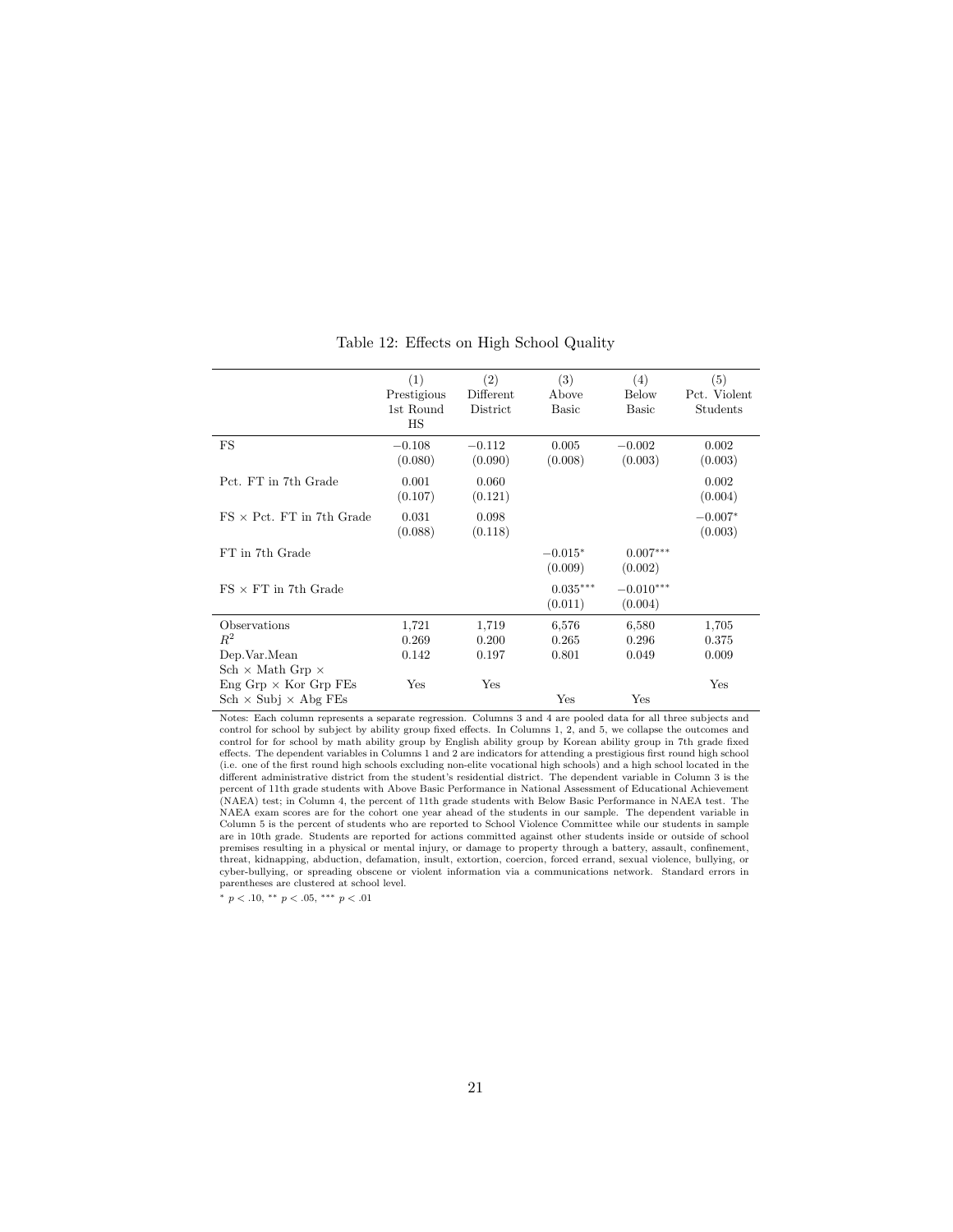by students for the second-round lottery. That is, exposure to female teachers in 7th grade leads female students to express a preference for higher-quality schools, even at a cost of greater travel time.

Finally, we turn to postsecondary outcomes. Our sample size is smaller due to the nature of this wave of the survey, which was conducted two months after these students left high school. Columns (1) through (3) show the results of the 7th grade teacher interaction variables on the probability of attending a university, a community college, or being employed, respectively. No meaningful patterns emerge; the coefficients are, for the most part, statistically insignificant. In Column (4), we examine the likelihood that students applied to a science, technology, engineering, or medical-sciences major conditional on attending a college or university; Column (5) narrows that definition by removing the traditional science fields. In both cases, female students with female math teachers in 7th grade were more likely to apply to those fields, though the effect is only statistically significant in Column (5), and is not distinguishable from a similarly positive interaction effect for having a female English teacher. For female students, the interaction effect with a female Korean teacher is large, negative, and statistically significant; having a female Korean teacher in 7th grade significantly reduces the likelihood that a female student will apply to a STEM major. Columns (6) and (7) condition on applying to a STEM or TEM field and examine the likelihood of being accepted; there are no significant impacts. The increase in applications coupled with little difference in acceptance rates suggests some uptick in female participation in these majors when they had a female 7th grade math teacher, though sample sizes are small and the estimates are fairly noisy.

Columns (8) and (9) use data from the 2014 Graduate Occupational Mobility Survey, which surveys recent college graduates 18 months after graduation. We match wage and employment information to major and examine whether majors chosen by students in our sample are more likely to lead to positive labor market outcomes. That is, these are not the actual outcomes for those in our data, who are just beginning their postsecondary education, but rather the projected outcomes. There are no impacts on the average wage, but female students with female math teachers in 7th grade choose majors that have a statistically significant 3.8 percentage point higher employment rate shortly after graduation.

Taken together, our results suggest that there are substantial impacts on the secondary-school performance for female students with female teachers, particularly in STEM subjects. These are driven by changes in attitudes, aspirations, and choices, particularly in terms of course-taking and high school quality. Given the nature of the South Korean education system, the large improvements in academic performance, increase in positive attitudes towards STEM fields, and increases in propensity to take STEM courses are necessary to see a greater likelihood of majoring in STEM fields in college by female students. However, our results are much more mixed for realized postsecondary outcomes, suggesting that these improvements are not sufficient to yield meaningful changes in actual outcomes.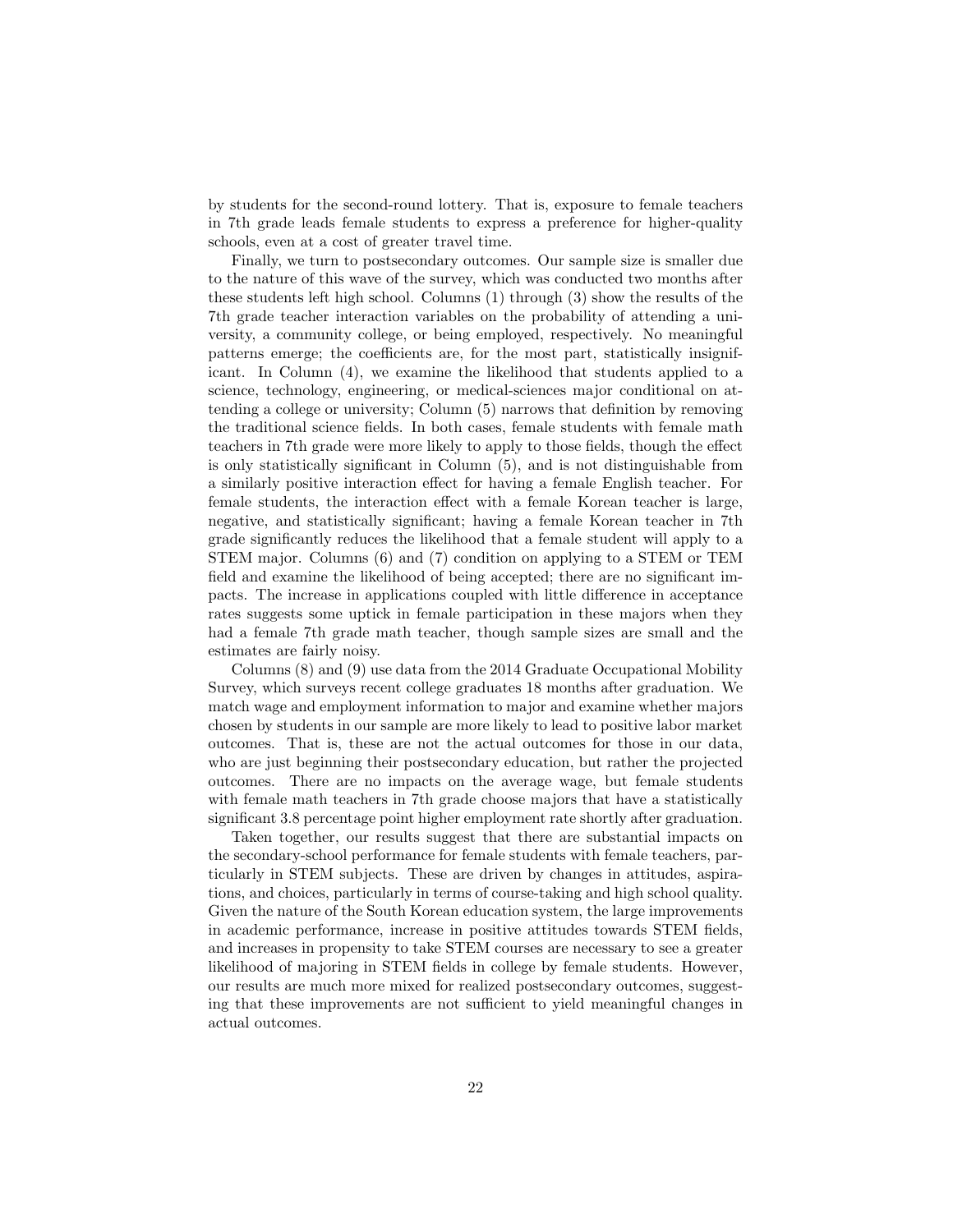|                                  | (1)<br>University | (2)<br>Community<br>College | (3)<br>Employed | (4)<br><b>STEM</b><br>Applied | (5)<br><b>TEM</b><br>Applied | (6)<br><b>STEM</b><br>Accept | (7)<br>TEM<br>Accept | (8)<br>Log Wage | (9)<br>Employment<br>Rate |
|----------------------------------|-------------------|-----------------------------|-----------------|-------------------------------|------------------------------|------------------------------|----------------------|-----------------|---------------------------|
| FS                               | $-0.081$          | 0.035                       | 0.051           | $-0.115$                      | $-0.145$                     | $-0.166$                     | 0.167                | $-0.031$        | 0.014                     |
|                                  | (0.124)           | (0.074)                     | (0.056)         | (0.250)                       | (0.227)                      | (0.335)                      | (0.415)              | (0.054)         | (0.027)                   |
| Math FT in 7th Grade             | $-0.065$          | 0.017                       | $-0.025$        | 0.095                         | $-0.101*$                    | $-0.123$                     | 0.007                | $-0.030$        | $-0.016$                  |
|                                  | (0.086)           | (0.068)                     | (0.034)         | (0.075)                       | (0.058)                      | (0.112)                      | (0.144)              | (0.025)         | (0.014)                   |
| Eng FT in 7th Grade              | 0.041             | 0.061                       | $-0.068$        | $-0.071$                      | $-0.147$                     | 0.132                        | $-0.073$             | $-0.022$        | 0.031                     |
|                                  | (0.135)           | (0.135)                     | (0.048)         | (0.079)                       | (0.092)                      | (0.120)                      | (0.071)              | (0.042)         | (0.046)                   |
| FT in Kor                        | $-0.206**$        | 0.028                       | 0.059           | $0.240*$                      | 0.164                        | $-0.158$                     | 0.086                | 0.027           | $0.021*$                  |
|                                  | (0.080)           | (0.044)                     | (0.060)         | (0.134)                       | (0.102)                      | (0.114)                      | (0.176)              | (0.027)         | (0.012)                   |
| $FS \times$ Math FT in 7th Grade | $-0.041$          | 0.011                       | 0.036           | 0.086                         | $0.167**$                    | $-0.060$                     | $-0.011$             | 0.026           | $0.038**$                 |
|                                  | (0.090)           | (0.059)                     | (0.037)         | (0.095)                       | (0.078)                      | (0.123)                      | (0.170)              | (0.034)         | (0.017)                   |
| $FS \times Eng$ FT in 7th Grade  | 0.000             | 0.021                       | $-0.006$        | 0.103                         | 0.193                        | $-0.030$                     | $-0.215$             | $-0.003$        | $-0.016$                  |
|                                  | (0.112)           | (0.044)                     | (0.045)         | (0.151)                       | (0.152)                      | (0.203)                      | (0.303)              | (0.041)         | (0.015)                   |
| $FS \times$ Kor FT in 7th Grade  | 0.155             | $-0.056$                    | $-0.064*$       | $-0.285*$                     | $-0.397***$                  | $0.402*$                     | 0.189                | $-0.051$        | $-0.028$                  |
|                                  | (0.110)           | (0.071)                     | (0.038)         | (0.153)                       | (0.124)                      | (0.221)                      | (0.195)              | (0.046)         | (0.028)                   |
| Observations                     | 1,094             | 1,094                       | 1,094           | 751                           | 751                          | 422                          | 319                  | 704             | 704                       |
| $R^2$                            | 0.266             | 0.312                       | 0.357           | 0.426                         | 0.436                        | 0.504                        | 0.591                | 0.391           | 0.280                     |
| Dep. Var. Mean                   | 0.418             | 0.237                       | 0.068           | 0.449                         | 0.330                        | 0.770                        | 0.781                | 5.272           | 0.744                     |

Table 13: 7th Grade Teacher Effects on Postsecondary Outcomes

 Notes: Each column represents <sup>a</sup> separate regression. We control for school by math group by English language group by Korean language group in 7th grade by college type FEs for Columns 4 through 7 and school by math group by English language group by Korean language group in 7th grade FEs for the rest of the columns. Dependent variables in Columns 1 through <sup>7</sup> are, respectively, indicator variables for (1) being accepted by <sup>a</sup> university, (2) being accepted by <sup>a</sup> community college, (3) being employed, (4) applying for <sup>a</sup> STEM major, (5) applying for <sup>a</sup> TEM major, (6) being accepted in <sup>a</sup> STEM major, and (7) being accepted in <sup>a</sup> TEM major. Dependent variables in Column <sup>8</sup> and <sup>9</sup> are the log of average wage and the employment rate for the student's major. In Columns 4 and 5, we exclude the students who report that their major was not their top choice. In Columns 6 and 7, the regression isconditional on applying for <sup>a</sup> STEM and <sup>a</sup> TEM major, respectively. Standard errors in parentheses are clustered at school level.

 $*$   $p$  < .10,  $*$   $p$  < .05,  $*$   $*$   $p$  < .01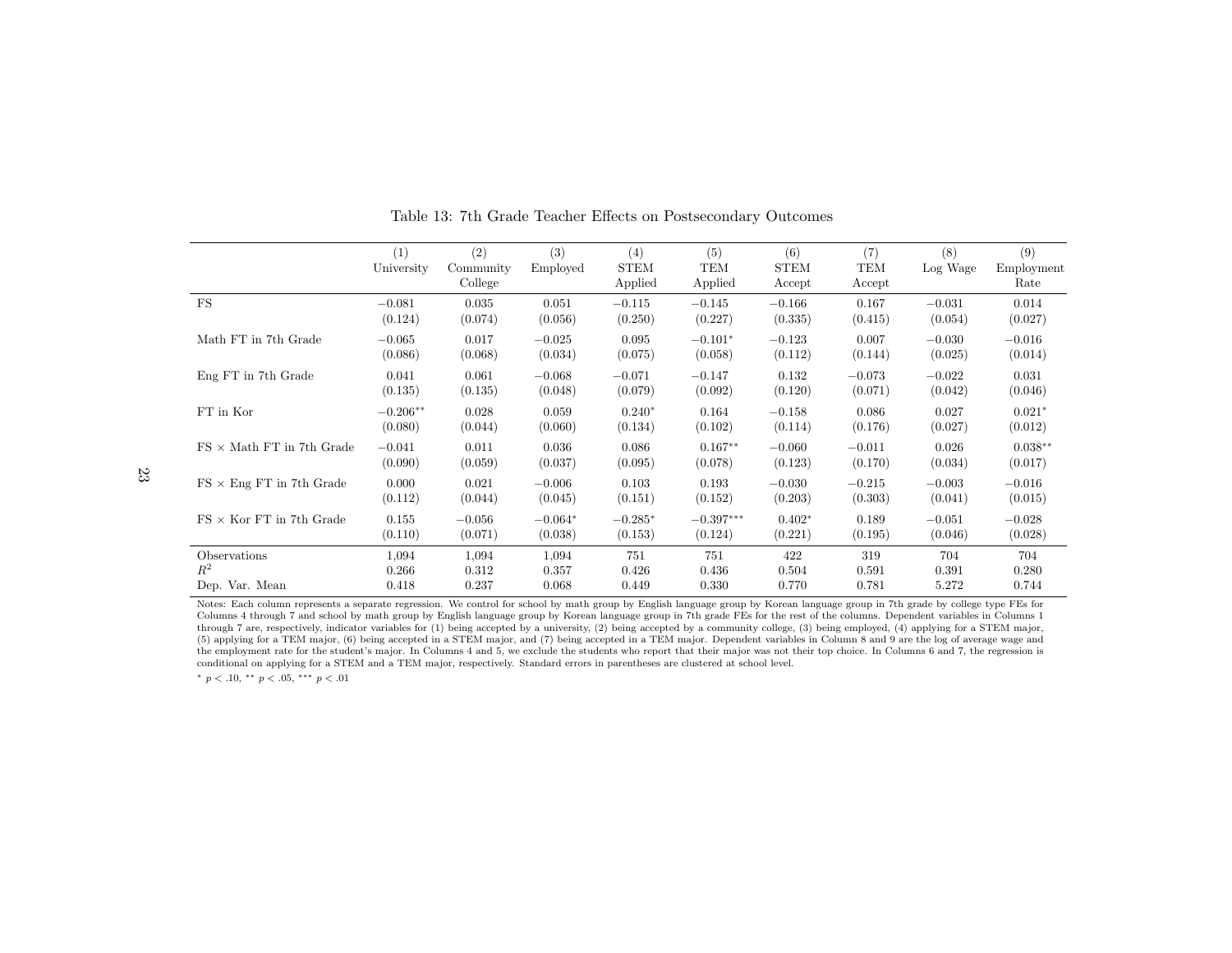## 5 Conclusions

Our study shows that female students' pairing with female teachers at a formative age – middle school – increases standardized test scores well into high school, the likelihood of advanced course-taking and making plans for postsecondary attendance, and, specifically for those with female math teachers, both studying STEM and aspirations to do so in college. We show that persistent student engagement and increased ambition in choosing high schools of higher quality explain why there is little fade-out of these impacts. It is important to note that there are, at times, partially offsetting negative effects on academic outcomes for boys from a shift to female teachers. Overall, these findings shed light on the importance of teacher-student gender matches in future policies to close the gender gap, especially in STEM fields. However, results on postsecondary outcomes suggest that interventions in secondary school may not be sufficient to substantially increase participation at that level.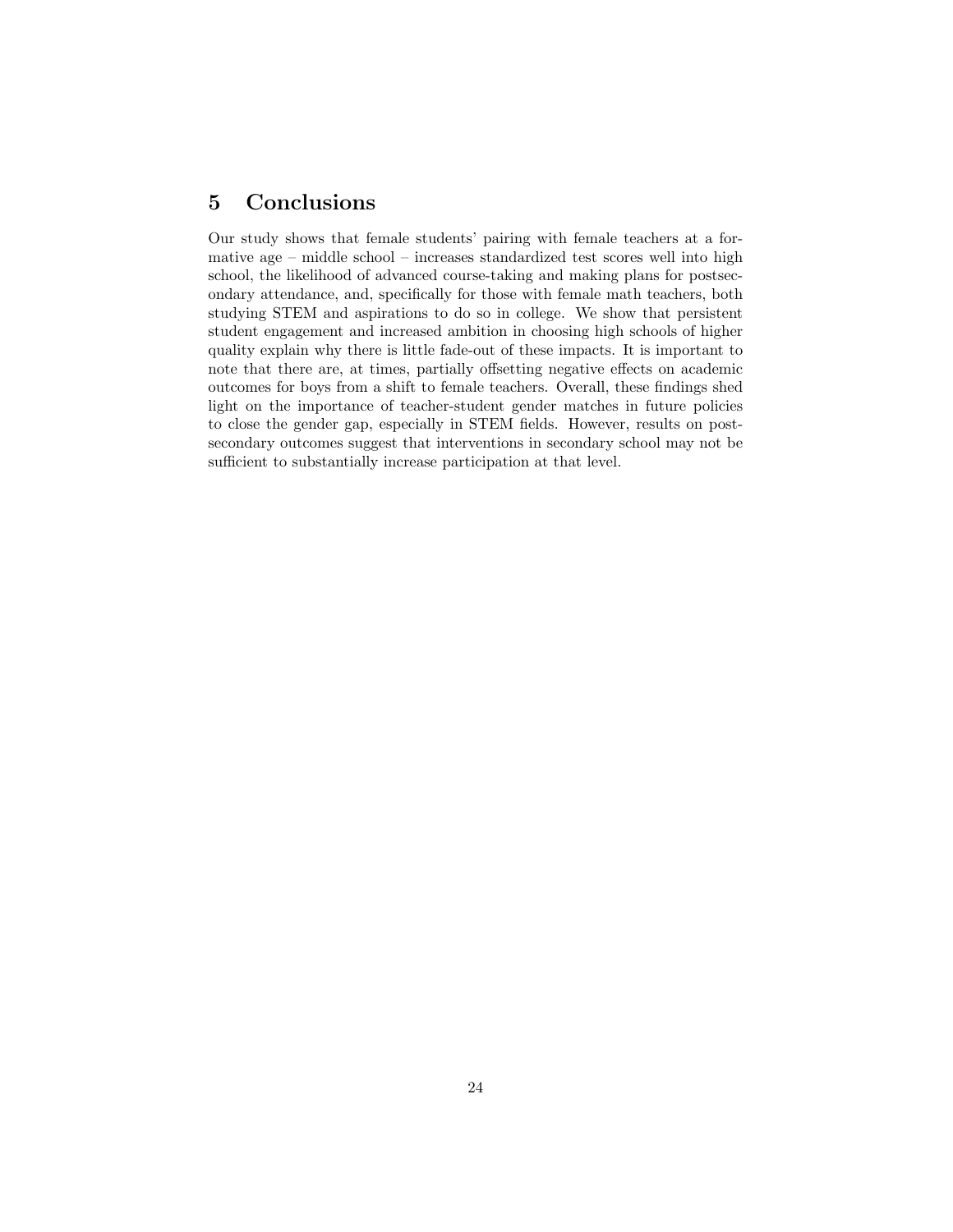### References

- <span id="page-24-3"></span>Antecol, Heather, Ozkan Eren, and Serkan Ozbeklik. 2015. "The Effect of Teacher Gender on Student Achievement in Primary School." Journal of Labor Economics, 33(1): 63–89.
- <span id="page-24-8"></span>Berenbaum, Sheri A., Carol Lynn Martin, and Diane N. Ruble. 2008. "Gender Development." Child and Adolescent Development: An Advanced Course, 647–695.
- <span id="page-24-7"></span>Byun, Sooyong, and Kyungkeun Kim. 2010. "Educational Inequality in South Korea: The Widening Socioeconomic Gap in Student Achievement." Research in Sociology of Education, 17(155-182).
- <span id="page-24-11"></span>Carlsson, Magnus, Gordon B. Dahl, Björn Öckert, and Dan-Olof Rooth. 2015. "The Effect of Schooling on Cognitive Skills." Review of Economics and Statistics, 97(3): 533-547.
- <span id="page-24-10"></span>Carrell, Scott E., and James E. West. 2010. "Does Professor Quality Matter? Evidence from Random Assignment of Students to Professors." Journal of Political Economy, 118(3): 409–432.
- <span id="page-24-4"></span>Carrell, Scott E., Marianne E. Page, and James E. West. 2010. "Sex and Science: How Professor Gender Perpetuates the Gender Gap." Quarterly Journal of Economics, 125(3): 1101–1144.
- <span id="page-24-2"></span>Cho, Insook. 2012. "The Effect of Teacher Student Gender Matching: Evidence from OECD Countries." Economics of Education Review, 31(3): 54–67.
- <span id="page-24-0"></span>Dee, Thomas S. 2007. "Teachers and the Gender Gaps in Student Achievement." Journal of Human Resources, 42(3): 528–554.
- <span id="page-24-12"></span>Eble, Alex, and Feng Hu. 2017. "Stereotypes, Role Models, and the Formation of Beliefs."
- <span id="page-24-6"></span>Gershenson, Seth, Cassandra Hart, Joshua Hyman, Constance Lindsay, and Nicholas W. Papageorge. 2018. "The Long-Run Impacts of Same-Race Teachers." NBER Working Paper No. 25254.
- <span id="page-24-5"></span>Gershenson, Seth, Stephen B. Holt, and Nicholas W. Papageorge. 2016. "Who Believes in Me? The Effect of Student-teacher Demographic Match on Teacher Expectations." Economics of Education Review, 52: 209– 224.
- <span id="page-24-9"></span>Good, Phillip I. 2006. Resampling Methods: A Practical Guide to Data Analysis. 3rd ed. Boston: Birkhäuser.
- <span id="page-24-1"></span>Holmlund, Helena, and Krister Sund. 2008. "Is the Gender Gap in School Performance Affected by the Sex of the Teacher?" Labour Economics,  $15(1): 37-53.$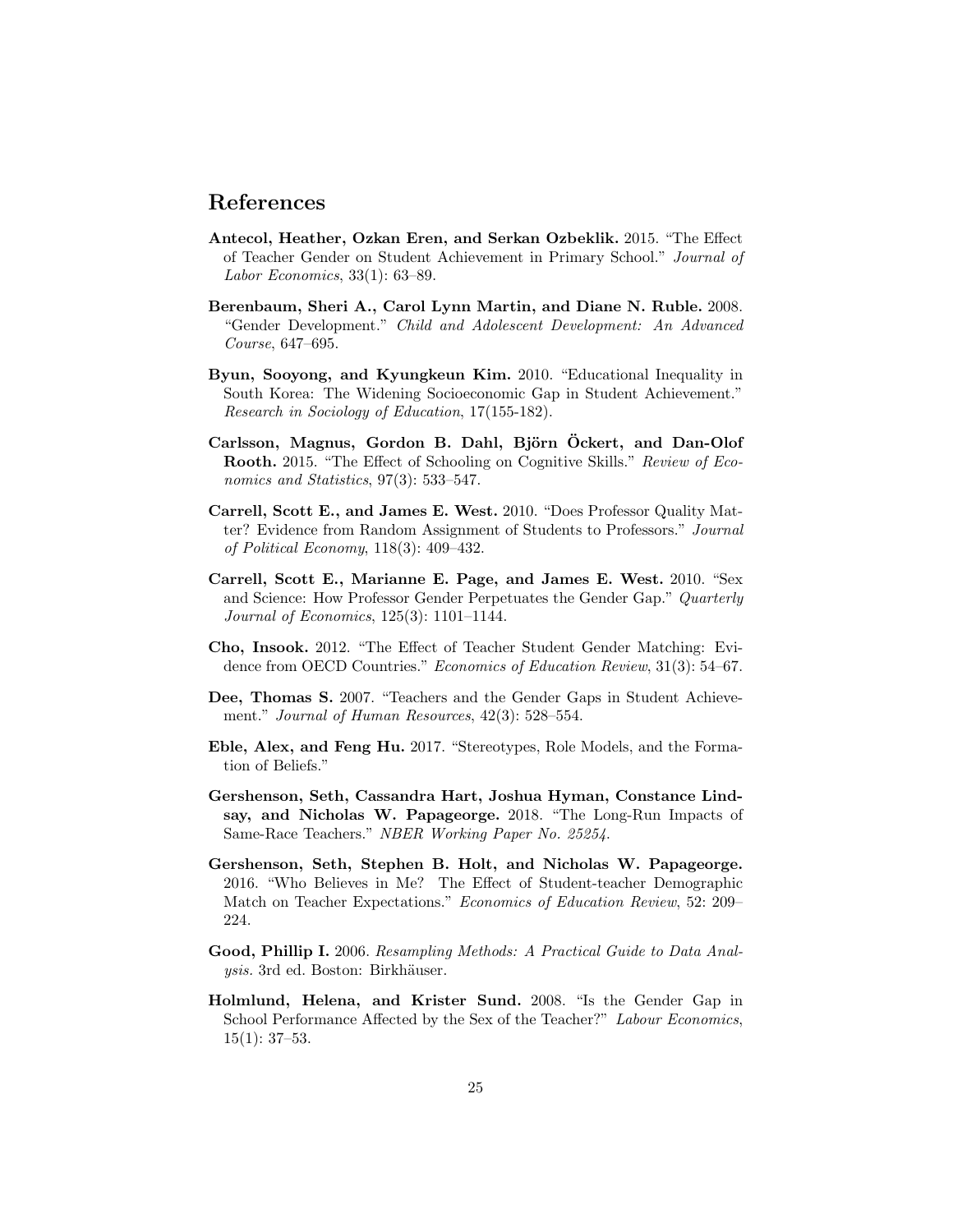- <span id="page-25-3"></span>Jackson, C Kirabo. 2012. "Single-Sex Schools, Student Achievement, and Course Selection: Evidence from Rule-based Student Assignments in Trinidad and Tobago." Journal of Public Economics, 96(1): 173–187.
- <span id="page-25-8"></span>Jackson, C. Kirabo. 2014. "Teacher Quality at the High School Level: The Importance of Accounting for Tracks." Journal of Labor Economics, 32(4): 645–684.
- <span id="page-25-9"></span>Jackson, C. Kirabo. 2018. "What Do Test Scores Miss? The Importance of Teacher Effects on Non-Test Score Outcomes." Journal of Political Economy, 126.
- <span id="page-25-4"></span>Jacob, Brian A., Lars Lefgren, and David P. Sims. 2010. "The Persistence of Teacher-Induced Learning Gains." Journal of Human Resources, 45(4): 915–943.
- <span id="page-25-11"></span>Jones, Damon, David Molitor, and Julian Reif. 2018. "What Do Workplace Wellness Programs Do? Evidence from the Illinois Workplace Wellness Study." NBER Working Paper No. 24229.
- <span id="page-25-6"></span>Kang, Changhui. 2007. "Classroom Peer Effects and Academic Achievement: Quasi-Randomization Evidence from South Korea." Journal of Urban Economics, 61(3): 458-495.
- <span id="page-25-5"></span>Kofoed, Michael S., and Elizabeth McGovney. 2017. "The Effect of Same-Gender and Same-Race Role Models on Occupation Choice: Evidence from Randomly Assigned Mentors at West Point." Journal of Human Resources.
- <span id="page-25-7"></span>Korea Legislation Research Institute. 2011. "Enforcement Decree of the Elementary and Secondary Eduation Act, Article 68 (Methods for Entering Middle Schools)." Presidential Decree No.22712.
- <span id="page-25-1"></span>Lavy, Victor, and Edith Sand. 2015. "On The Origins of Gender Human Capital Gaps: Short and Long Term Consequences of Teachers Stereotypical Biases." NBER Working Paper No. 20909.
- <span id="page-25-2"></span>Lee, Soohyung, Muriel Niederle, and Namwook Kang. 2014. "Do Single-Sex Schools Make Girls More Competitive?" Economics Letters, 124(3): 474– 477.
- <span id="page-25-10"></span>Lehmann, Erich L., and Joseph P. Romano. 2005. Testing Statistical Hypotheses. 3rd ed. Springer.
- <span id="page-25-12"></span>Leslie, Sarah-Jane, Andrei Cimpian, Meredith Meyer, and Edward Freeland. 2015. "Expectations of Brilliance Underlie Gender Distributions across Academic Disciplines." Science, 347(6219): 262–265.
- <span id="page-25-0"></span>Lim, Jaegeum, and Jonathan Meer. 2017. "The Impact of Teacher-Student Gender Matches: Random Assignment Evidence from South Korea." Journal of Human Resources, 52(4): 979–997.